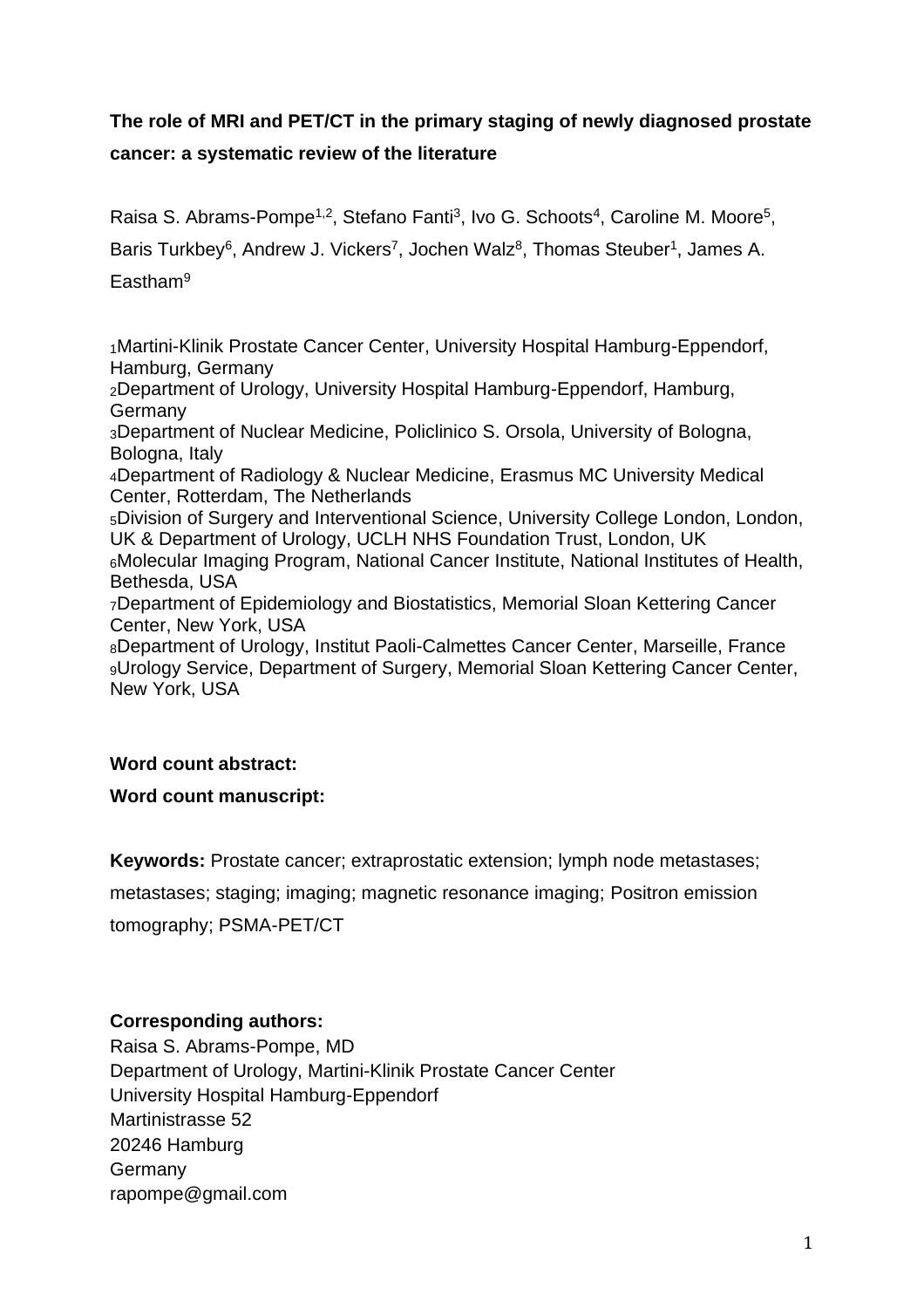### **Abstract**

**Context:** The management of newly diagnosed prostate cancer (PCa) is guided in part by accurate clinical staging. The role of imaging, including magnetic resonance imaging (MRI) and positron emission tomography/computed tomography (PET/CT) in initial staging remains controversial.

**Objective:** To systematically review studies of MRI and/or PET/CT in the staging of newly diagnosed PCa with respect to tumor (T), nodal (N) and metastasis (M) staging.

**Evidence acquisition:** We performed a systematic review of the literature using MEDLINE and Web of Science databases between 2012 and 2020 following the Preferred Reporting Items for Systematic Reviews and Meta-analysis (PRISMA) statement guidelines.

**Evidence synthesis:** A total of 139 studies (83 on T, 47 on N and 24 on M status) were included. Ninety-nine were retrospective, 39 prospective and one was a randomized controlled trial (RCT). Most studies on T staging examined MRI, while PET/CT was primarily used for N and M staging. Sensitivity for detection of extraprostatic extension, seminal vesicle invasion or lymph node invasion ranged widely. When imaging was incorporated into existing risk tools, gain in accuracy was observed in some studies, although these findings have not been replicated. For M staging, most favorable results were reported for PSMA-PET/CT, which demonstrated significantly better performance than conventional imaging.

**Conclusions:** A variety of studies on modern imaging techniques for TNM staging in newly diagnosed PCa exist. For T and N staging, reported sensitivity of imaging such as MRI or PET/CT varied widely. The most promising technique for N and M staging, which was recently evaluated in an RCT, was PSMA-PET/CT. Further comparative studies are needed.

**Patient summary:** We performed a systematic review of currently available imaging modalities to stage newly diagnosed PCa. With respect to local tumor and lymph node assessment, performance of imaging ranged widely. However, PSMA-PET/CT showed favorable results for detection of distant metastases.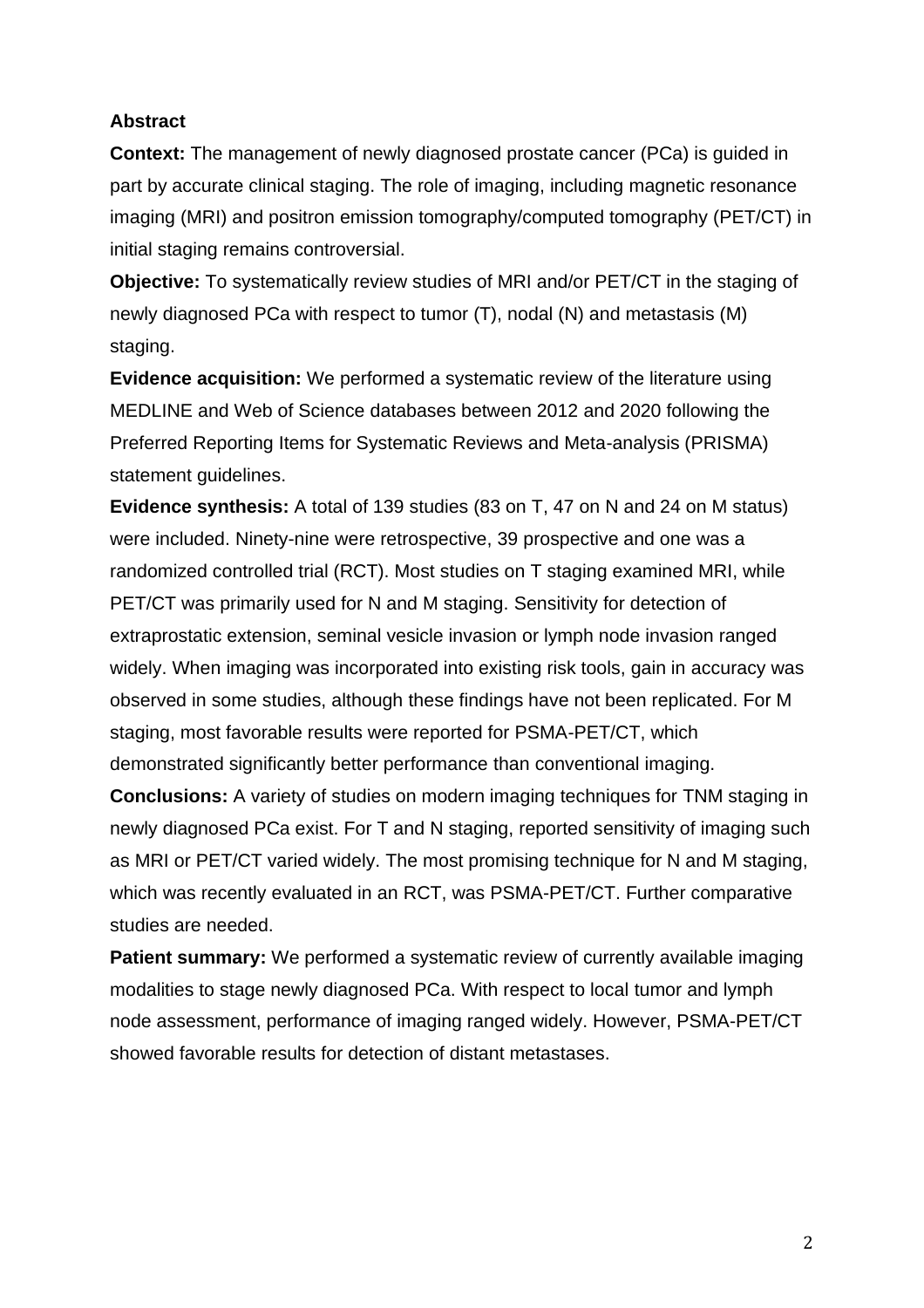### **1. Introduction**

While localized prostate cancer (PCa) is curable using surgery or radiation therapy, cure is unlikely in the presence of metastatic disease, despite new systemic treatments, which have improved survival in the metastatic setting. (2-4). Therefore, appropriate assessment of the extent of PCa at diagnosis is critical in guiding initial treatment.

Current guidelines recommend abdominopelvic imaging in men with intermediateand high-risk disease at risk of lymph node metastases, as well as bone scintigraphy using 99mTc-labeled bisphosphonates in selected men with intermediate- as well as in all men with high-risk disease. (1, 2) Unfortunately, conventional imaging with computed tomography (CT) and bone scintigraphy suffer from a lack of sensitivity and specificity in identifying metastatic cancer, which has prompted the search for new imaging techniques with better diagnostic accuracy.(3) For local tumor and lymph node staging, multiparametric magnetic resonance imaging (mpMRI) has gained more and more attention. In 2012, the European Society of Urogenital Radiology (ESUR) standardized MRI reporting by introducing the Prostate Imaging Reporting and Data System (PI-RADS).(4) In 2015, this version was updated in collaboration with the American College of Radiology (ACR) to PIRADS v2.(5)

Positron emission tomography/computed tomography (PET/CT), initially with radiolabeled fluorodeoxyglucose (FDG), was evaluated; however, for relatively welldifferentiated tumors, FDG-PET/CT was not beneficial.(6, 7) Newer tracers, such as 18F-Sodiumfluoride- (NaF-), 18F-/11C-choline, 18F-fluciclovine (FACBC), and 68Galabelled PSMA have recently been developed and evaluated. With high sensitivity and specificity, 68Ga-labelled PSMA PET/CT has been rapidly adopted. While the majority of published articles examined PET/CT in the context of recurrent PCa, there are only few studies analyzing staging modalities in newly diagnosed PCa.(8) This prompted us to perform a systematic review of the current literature on modern imaging for staging of newly diagnosed PCa.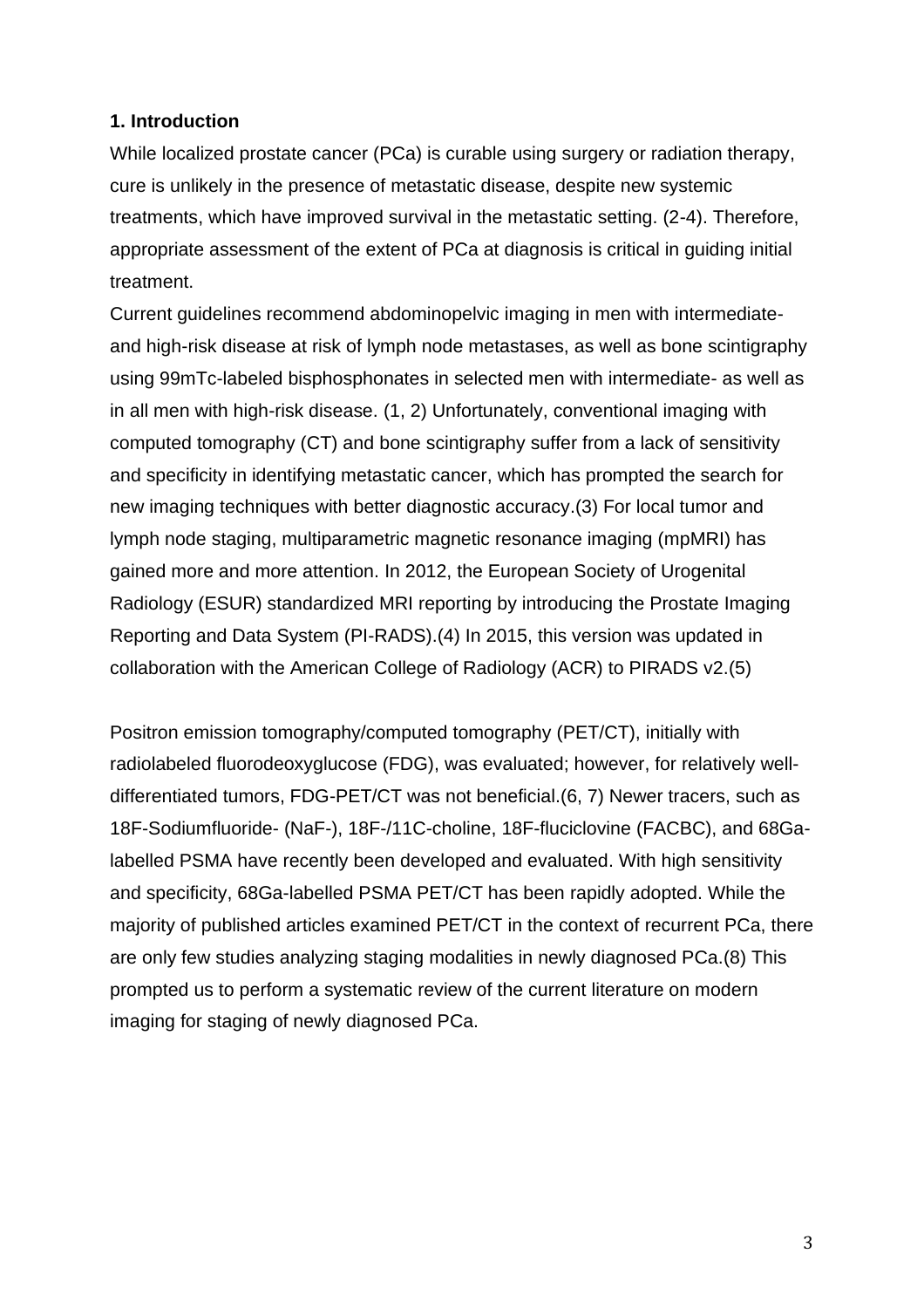### **2. Evidence Acquisition**

### *2.1 Research question*

The aim of this systematic review was to examine the role of modern imaging types, such as PET/CT, PET/MRI, mp/whole body-MRI for staging (TNM) of newly diagnosed PCa and to report their imaging test accuracy.

### *2.2 Search strategy*

We performed a systematic review of the literature using MEDLINE and Web of Science databases between 2012 and 2020 following the Preferred Reporting Items for Systematic Reviews and Meta-analysis (PRISMA) statement guidelines.(9) The following search strategy was used as keywords and/or free texts: ("prostate cancer" OR "prostate neoplasm") AND ("MRI" OR "PET CT") AND ("staging" OR "tumor stage" OR "lymph nod\*" OR "metastas\*"). Furthermore, cited references from selected articles and from review articles retrieved in the search were screened for additional information. All abstracts were screened by two independent reviewers (RSAP) and (JE) using a newly developed standardized data form. Any disagreements were resolved by open discussion. Based on title and abstract selection, full texts were analyzed in detail for eligibility for the final review. The validated Quality Assessment of Diagnostic Accuracy Studies (QUADAS-2) scoring system was used to assess the risk of bias.(10)

### *2.3 Study selection*

Inclusion criteria followed the Patient Index test Comparator Outcomes Study (PICOS) design: participants, interventions, comparisons, outcomes, and study design. Therefore, studies were assessed considering patients with biopsy-proven, newly diagnosed PCa (P) who underwent MRI and/or PET CT (I) for further disease assessment (O) with respect to tumor stage, lymph node status and distant metastases. Only original articles and brief correspondences were included (S). Most studies did not have a comparator (C) group. In some, conventional imaging such as contrast CT or bone scintigraphy served as comparator. In some, MRI was directly compared to PET/CT. For tumor (T) and lymph node (N) staging, only studies with histological confirmation by radical prostatectomy (RP) or pelvic lymph node dissection (PLND) as "gold" standard of reference were included. T stage included extent of tumor beyond the capsule (≥pT3a/b), while studies analyzing index tumor,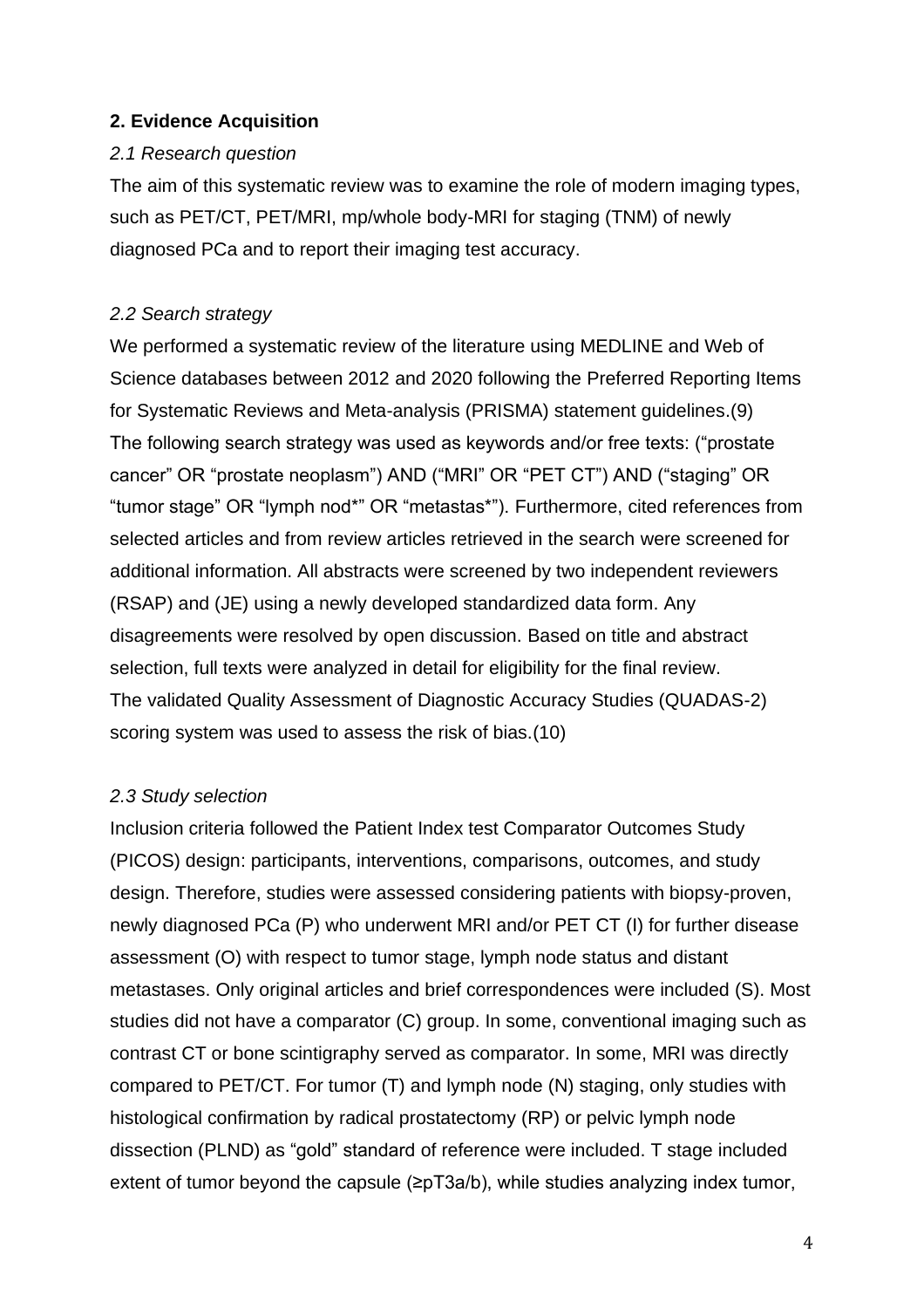tumor detection or localization of primary tumor were not considered. For metastases (M) staging, a best value comparator mostly derived by panel decision considering clinical, biochemical and imaging data at baseline as well as at follow-up was used. In some studies, M status was additionally confirmed by histology, e.g. via bone biopsy. Studies without either a best value comparator or histological confirmation were excluded. The search was limited to English-language articles. We also included articles, in which results of subgroups with primary PCa staging were reported separately. However, articles presenting mixed results of staging and restaging purposes were not considered.

#### *2.3 Data extraction*

From each selected study, we extracted first author, year of publication, study design, imaging type, imaging technique (including tracer or sequences), total number of patients analyzed, main patient characteristics, endpoint and detection rate, number of readers, sensitivity, specificity, negative (NPV) and positive predictive value (PPV) as well as accuracy. For M staging, in which standard of reference was other than histological confirmation, standard of reference was extracted. Whenever possible, sensitivity, specificity, NPV and PPV were calculated. If performance was assessed on region and patient basis, we included patient-based results.

#### **3. Evidence Synthesis**

The heterogeneity of the studies entailed that summary statistics from different studies could not be combined meta-analytically. Hence we summarized the results narratively.

#### *3.1. Characteristics of included articles*

Between 2012 and 2020, 4170 studies were identified using our search criteria (Figure 1, PRISMA flow diagram). Title and abstract screening resulted in 360 studies that entered full-text assessment. An additional 25 studies were retrieved through reference screening. After full-text assessment, another 246 studies were excluded. Thus, 139 studies remained eligible for inclusion in this review. Of these, 83 examined imaging for T, 47 for N and 24 for M staging of newly diagnosed PCa. Fifteen studies reported on several endpoints, while most commonly T and N stage were combined. Thirty-three studies compared different imaging modalities. In 13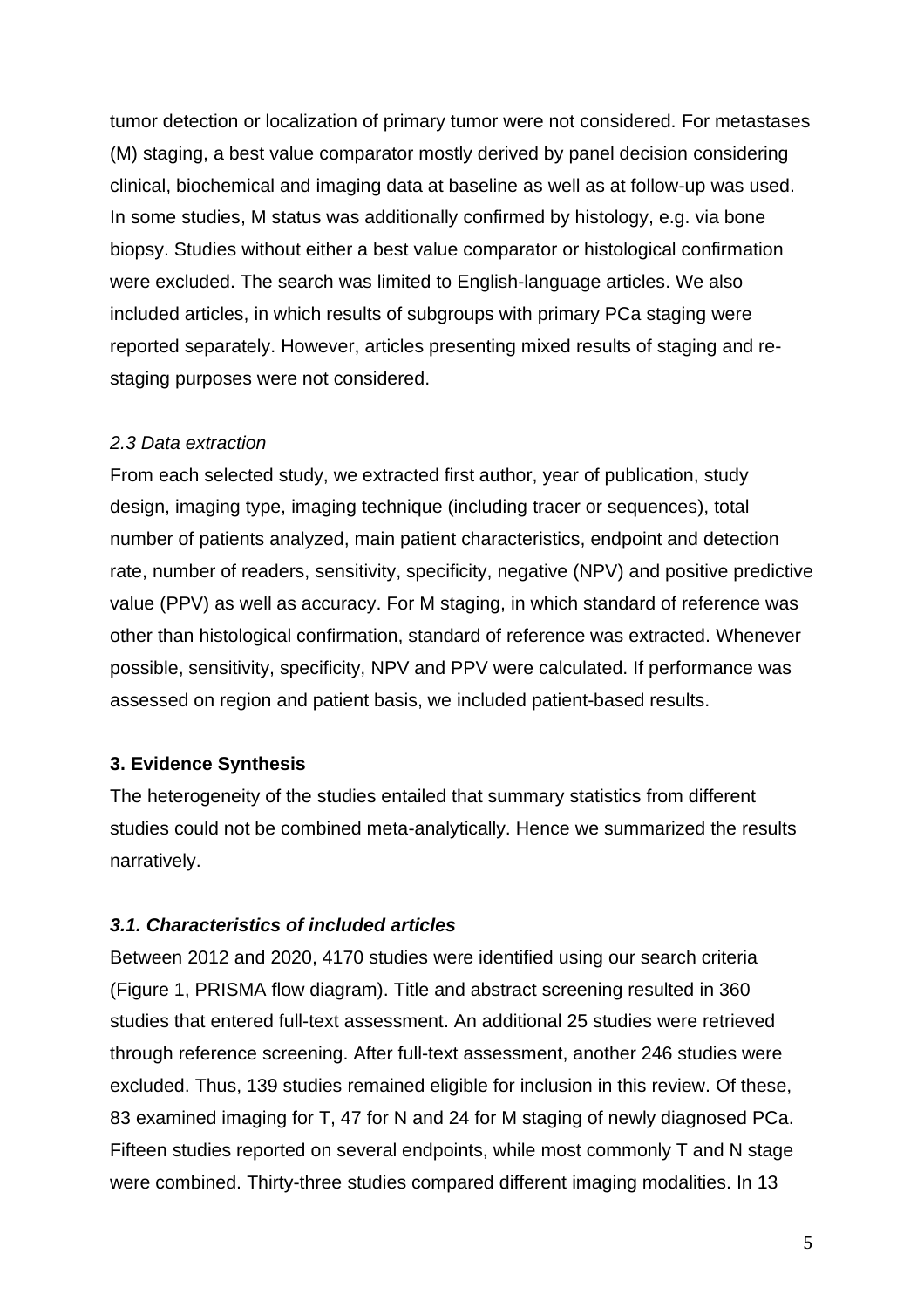reports, imaging modalities were compared or incorporated into currently used nomograms such as the MSKCC or Briganti nomograms, or the Partin Tables. Most patient cohorts, especially for N and M assessment consisted of intermediate and/or high-risk patients while for T staging, several studies also included low- or favorable intermediate-risk patients. Sample size varied widely, ranging from 10 to 1045 included patients. The study design comprised primarily retrospective series (71%). However, 40 studies reported on prospective series and there was one randomized controlled trial (RCT).

#### *3.2 Quality of studies*

Quality of included studies differed widely and was overall moderate (Supplementary Tables 1 – 3, Supplementary Figure 1). For T and N status risk of bias was rated lower compared to M status. Regarding patient selection risk of bias was rated unclear in most studies, as patient enrollment was not reported. All studies for T and N staging reported on pre-selected patients, as only RP candidates were included. For M staging, most cohorts consisted of high-risk patients. Index test was considered low risk of bias if readers were blinded to clinical data and reference standard results and if interpretation was done in a standardized fashion. Although many studies reported blinding, interpretation differed among readers and many lacked standardized reporting. Interpretation of reference of standard was considered at low risk of bias in case of histological confirmation and blinding to index test results. Regarding T and N status, only studies with histological confirmation by RP and/or PLND were included. Therefore, risk of bias would have judged low for T and N stage. However, most studies lacked information on blinding to index test results. For M status all studies were found to have high risk of bias as reference standard consisted of a best value comparator using different definitions and follow-up periods. Moreover, follow-up imaging was interpreted with knowledge of index test results and therefore inevitably at high risk of bias. Flow and timing was rated unclear in most studies, as time interval between index tests and/or standard reference was not reported. Concerns of applicability were present in only few studies. In some, imaging techniques or interpretations varied as imaging was performed in external centers and interpreted by different readers without standardized reporting.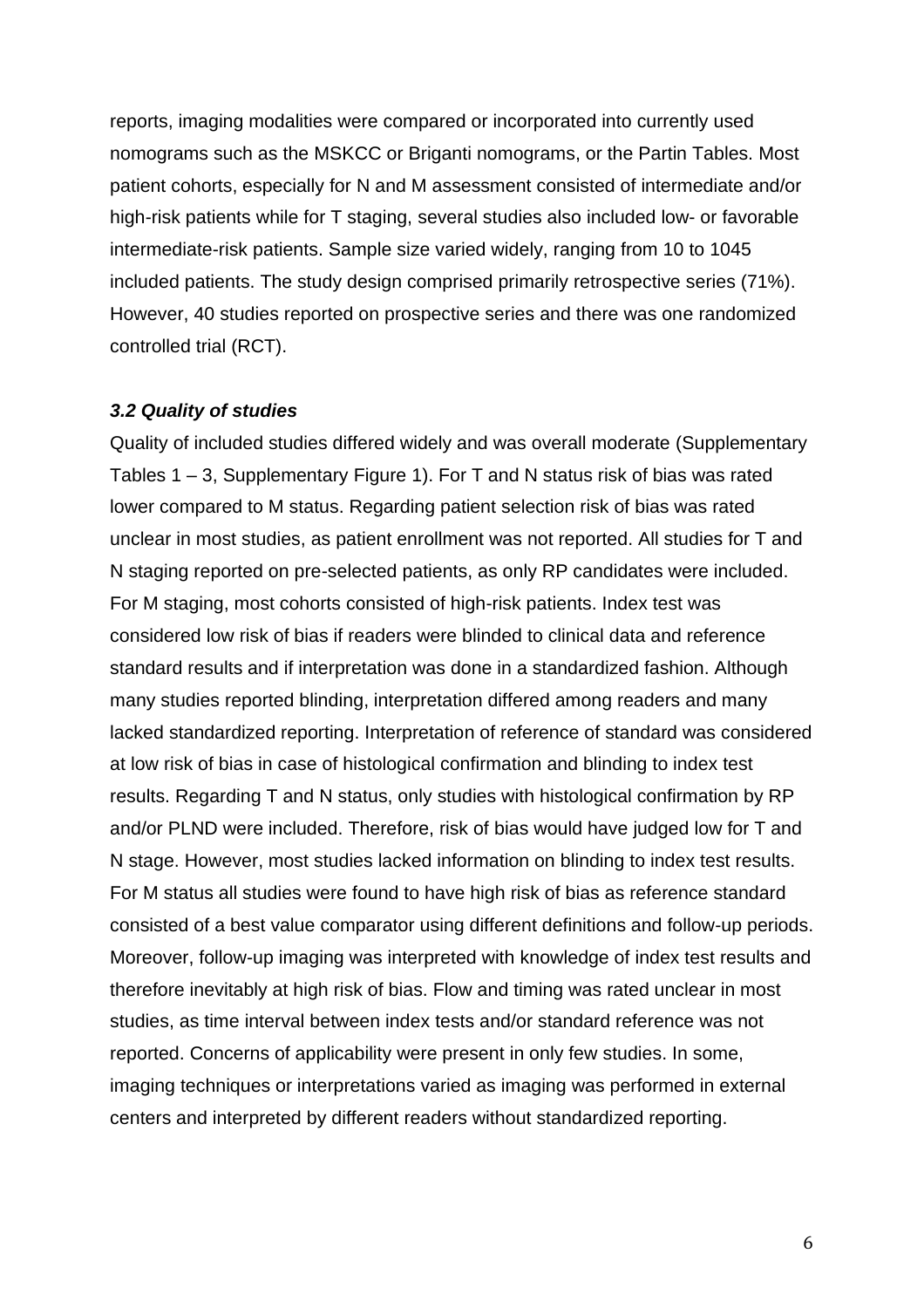#### *3.3. T stage: detection of extraprostatic extension and seminal vesicle invasion*

We identified 43 studies that examined the role of imaging for extraprostatic extension (EPE), 31 for seminal vesicle invasion (SVI), and 33 for overall presence of ≥pT3 disease.(11-93) Table 1 summarizes the main studies reporting on T staging in primary PCa. A total of 77 studies examined performance of MRI (59 mpMRI) and eleven of PSMA PET/CT or PET/MRI including five studies that compared MRI to PSMA–PET. In addition, one study compared results of mpMRI to 18F-Fluorocholine- (FCH-) PET/CT.(63) While study design was retrospective in 67 (81%), 15 studies reported prospective results. Sample size ranged widely from 21 to 1045 included patients. Study populations were notably heterogeneous; however, most frequently mean/median PSA was ≤10ng/ml and Gleason score (GS) ≤7. Six studies focused on higher-risk patients.(17, 33, 37, 42, 57, 85) Furthermore, MRI techniques, e.g. 1.5 or 3T, use of an endorectal coil, including diffusion-weighted imaging, were different among included studies and most studies included MRIs that were performed preand post-biopsy. In addition, definition of EPE varied between studies, considering focal EPE in some, while others defined EPE as established.

#### *3.3.1 mpMRI*

Current guidelines recommend mpMRI, which combines morphological T2 weighted with functional imaging sequences (diffusion weighted, dynamic contrast enhanced) for pre-biopsy assessment.(2) A remarkable number of studies examined the role of MRI or mpMRI in the context of local T staging. Sample size and event rate among included studies and thus confidence intervals differed widely. Unsurprisingly, sensitivity varied enormously (0 – 100%) between different studies on MRI for detection of EPE and/or SVI (Table 1). However, some findings are worth reporting in more detail. The largest series to date was published in 2017 by Lee et al., including 1045 patients who underwent mpMRI before RP at a single institution.(52) EPE was noted in 314 (27%) patients. Although mpMRI were reviewed by only two experienced radiologists, blinded to all clinical data, sensitivity and specificity in this retrospective study remained relatively low (53% and 82%). It is of note that different MRI techniques (1.5-3T) and no standardized reporting were used. Moreover, most patients had GS 6 (48%) or 7 (36%) and median PSA was 6.1ng/ml, representing a lower risk cohort with presumably lower rates of EPE or SVI.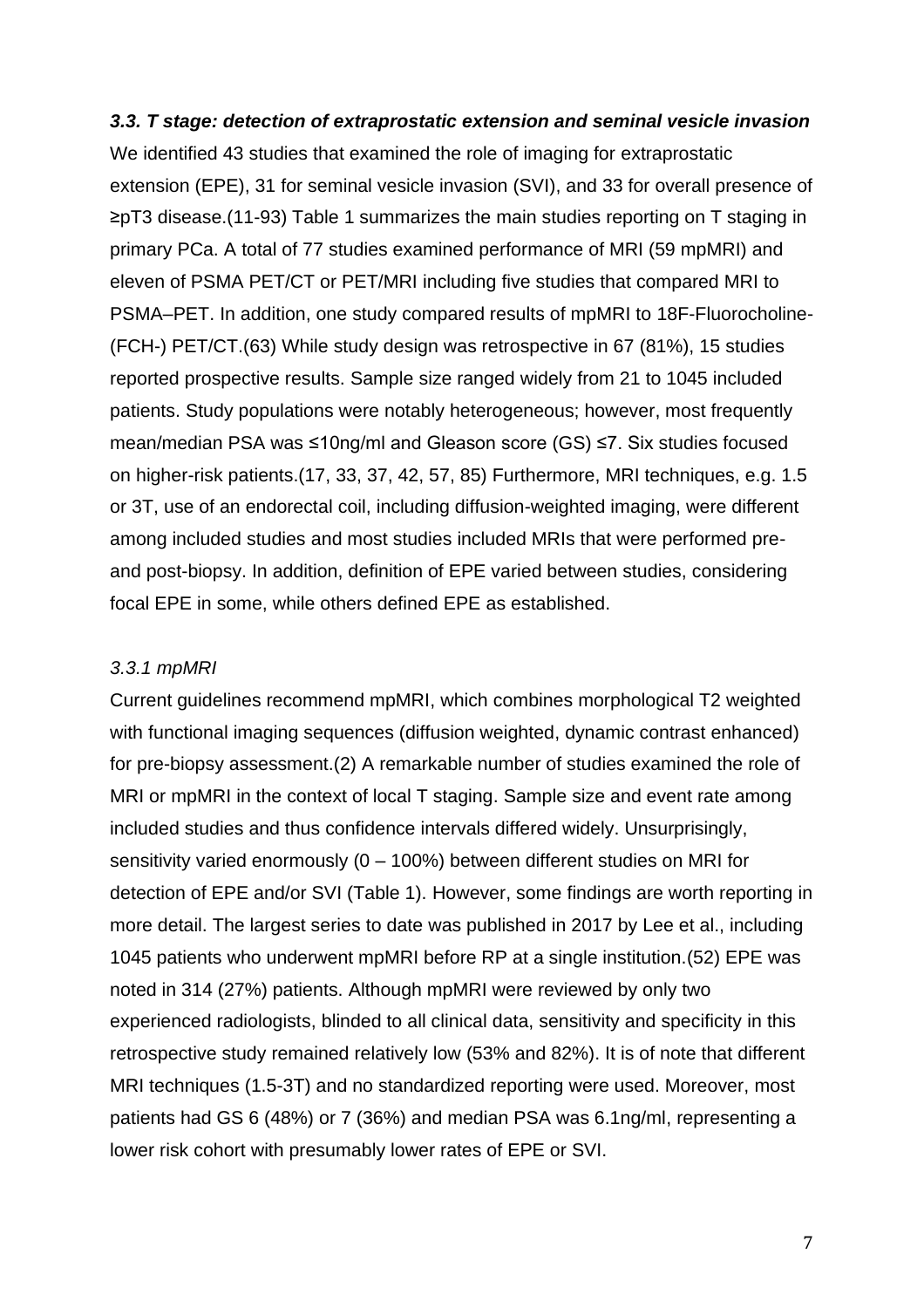In that regard, several studies thought to assess performance of MRI for different risk groups.(11, 22, 23, 27, 41, 43, 49, 62, 65, 69, 73, 78) While better performance for high-risk patients has been presumed in literature, the data actually remain inconclusive. For example, Jeong et al. analyzed 922 high-risk patients undergoing 1.5-3T mpMRI and reported sensitivity for EPE and SVI of only 43% and 35%.(42) In this study, EPE was noted in 530 (58%) and SVI in 117 (13%) men. MRIs included only partly diffusion-weighted imaging and no standardized reporting were used. Moreover, Jansen et al. observed comparable and moderate sensitivity for prediction of EPE between 133 high-risk and 297 low-risk patients (49% vs. 42%, *p*=0.5).(41) In this study, mpMRIs were evaluated by different radiologists applying standardized reporting in approximately 60% of cases. Using PIRADSv2, Alessi et al. reported considerably high overall sensitivity of 99% and a small increase between 137 lowand 164 intermediate/high-risk patients (96% vs. 100%), although this was not statistically significant.(11) One study assessed performance of mpMRI with respect to race. Falagario et al. reported on 975 African and Caucasian American (CA) men undergoing preoperative mpMRI and subsequent RP.(27) A stage ≥pT3 was noted in 255 patients (26%). While there was no difference with respect to race, sensitivity of MRI was lower for low-risk compared to high-risk Caucasian Americans (28% vs. 58%).

Interpretation of mpMRI might vary between different readers with an assumed benefit for radiologists with high level of MRI experience.(15, 33, 61, 68, 74, 76, 80) Though most studies reported better performance among radiologists with high level of experience, most studies consisted of only small sample size with wide and overlapping confidence intervals. Using logistic regression models, Tay et al. observed only small incremental benefit of mpMRI over clinical parameters when standard radiological reports were considered.(80) However, EPE classification increased significantly by adding a specialized report of a dedicated expert in prostate mpMRI (AUC 0.91 vs. 0.69, p<0.001). At closer examination, this difference was due to improvements in specificity (44% vs. 81%) while sensitivity remained comparable (77% vs. 86%).

To overcome variability due to subjective interpretation, the ESUR has introduced a standardized reporting system for mpMRI (PIRADSv2, ESUR EPE score). Schieda et al. analyzed performance of mpMRI for predicting EPE in 145 men with respect to the use of PIRADS vs. no PIRADS classification.(76) The authors observed

8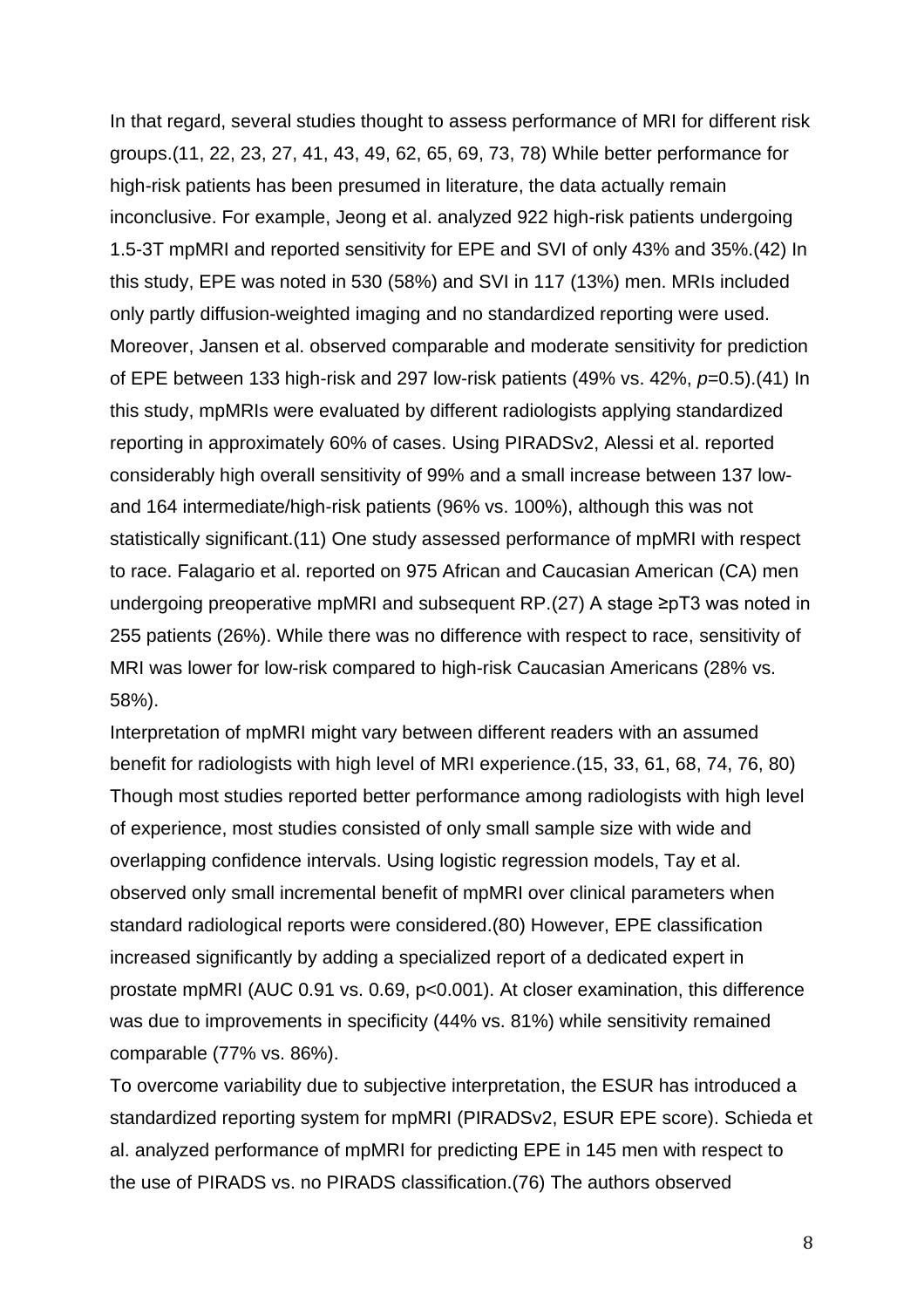significantly better sensitivity and accuracy for EPE among experienced radiologists without the use of standardized reporting; interestingly, this difference disappeared when PIRADS was applied. Furthermore, overall accuracy increased with the use of PIRADS (42% vs. 63%, p=0.006). Again here, sample size was relatively small. Kam et al. observed significant improvement in sensitivity for prediction of EPE from 30% to 60% when applying PIRADS v2 compared to v1 in 235 patients (p=0.008). However, this study lacked information on patient (tumor characteristics, MRI findings, event rate, confidence intervals) or further outcomes for the different groups. Overall, interobserver agreement was poor to moderate in most studies and moderate to good for studies using PIRADS v2.(39, 53, 56, 61, 68, 74, 75) Another approach to increase sensitivity, usually at a cost of specificity, consists of combination of indirect and direct MRI signs of EPE, although studies remain too small for firm conclusions to be drawn.(19, 29, 59, 84, 88)

Four studies examined the performance of MRI when performed and interpreted in non-academic settings.(13, 22, 51, 55) Davis et al. assessed performance of mpMRI performed in community centers among 133 patients and reported a sensitivity of 0% in a subgroup of 52 low-risk patients.(22) Lebacle et al. showed sensitivity of 35% in a cohort of 853 patients that underwent MRI externally without any restrictions.(51) However, as up to date no studies are available that directly compare quality and performance of MRIs performed in academic vs. non-academic settings Several MRI factors other than direct indications of EPE have been proposed to predict EPE such as tumor contact length, tumor diameter, primary lesion score or size.(31, 48, 53, 72, 92) No external validation of these factors has been conducted to date.

#### *3.3.2 PSMA-PE/CT or PET/MRI*

PET/CT or PET/MRI using radiolabeled tracers such as choline have shown good sensitivity, although limited specificity, for detecting prostate cancer Prostate-specific membrane antigen, PSMA-PET/CT is thought to overcome this issue and has demonstrated its value in the context of recurrent PCa.(8) For staging at diagnosis, most studies included intermediate- or high-risk patients. In these, PSMA-PET/CT or PET/MRI offers the advantage of whole body imaging combined with local staging, which might result in lower costs and time saving, than pelvic MRI. Eleven studies reported on the use of 68Ga-PSMA PET/CT or PET/MRI for local tumor staging of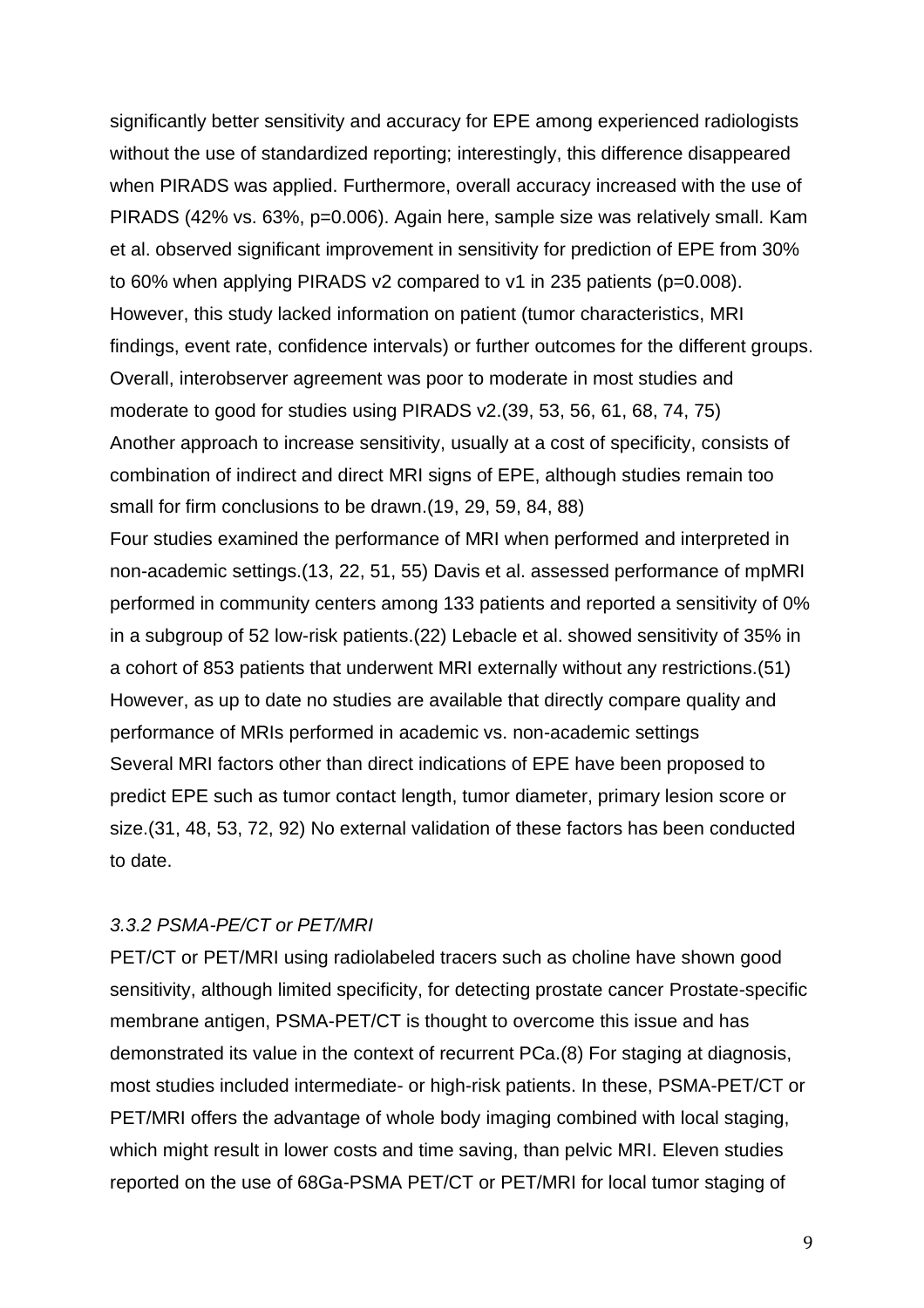primary PCa and described mixed results. Most studies included only small patient cohorts or had few events, inherent with high level of uncertainty, resulting in a wide range of reported sensitivity ranging from 0% to 94% for EPE as well as from 11% to 94% for SVI.(12, 24, 28, 34, 35, 57, 58, 81, 85, 86, 90) For example, high sensitivity of 94% for prediction of EPE and 83% for SVI was found in the study by Thalgott et al. that assessed PSMA-PET/mpMRI for local tumor staging in 73 high-risk patients, including 53 (71%) with EPE as well as 33 (45%) with SVI.(81) Sensitivity of 46% for SVI was observed in the study by Van Leeuwen et al. analyzing 140 men of which 43 (31%) presented with SVI.(85) Conversely, in a smaller study by Dekalo et al., including 59 intermediate- and high-risk patients, sensitivity for SVI was 58% while PSMA-PET/CT detected none out of 17 patients with EPE.(24)

#### *3.3.3 Comparisons and incorporation into clinical risk tools*

The most commonly used clinical risk stratification tools relying on clinical parameters and biopsy results to predict EPE are the Partin Tables and the MSKCC nomogram.(95, 96) A comparison or incorporation into these staging tools was performed in ten studies.(22, 24, 26, 30, 33, 36, 48, 81, 91, 92) All but two reported better performance for imaging (mostly MRI) although external validation is pending. Highest accuracy was achieved when imaging was incorporated into existing models. For example, Gupta et al. observed AUC of 0.82 vs. 0.62 for a model using mpMRI to predict EPE compared to Partin Tables.(36) Thalgott et al. reported superior sensitivity for imaging (PSMA PET/MRI) over MSKCC nomogram or Partin tables for prediction of EPE (94% vs. 66% vs. 71%).(81) However, accuracy for EPE and SVI did not differ between MSKCC nomogram and imaging. Incorporating mpMRI into Partin Tables, an AUC of 0.93 was reported, incorporation mpMRI into MSKCC, AUC of 0.95 was achieved.(30) Similar gain in AUC was observed for incorporation of PSMA-PET into the MSKCC nomogram (0.84 to 0.91).(24) Five studies thought to compare mpMRI to PSMA-PET/CT.(12, 57, 58) However, none of the study could demonstrate significant superiority of one modality to another.

#### *3.4 N stage: Detection of lymph node metastases*

Table 2 summarizes studies reporting on imaging for N staging. Similar to local tumor staging, due to widely heterogeneous studies, we found a wide range of sensitivity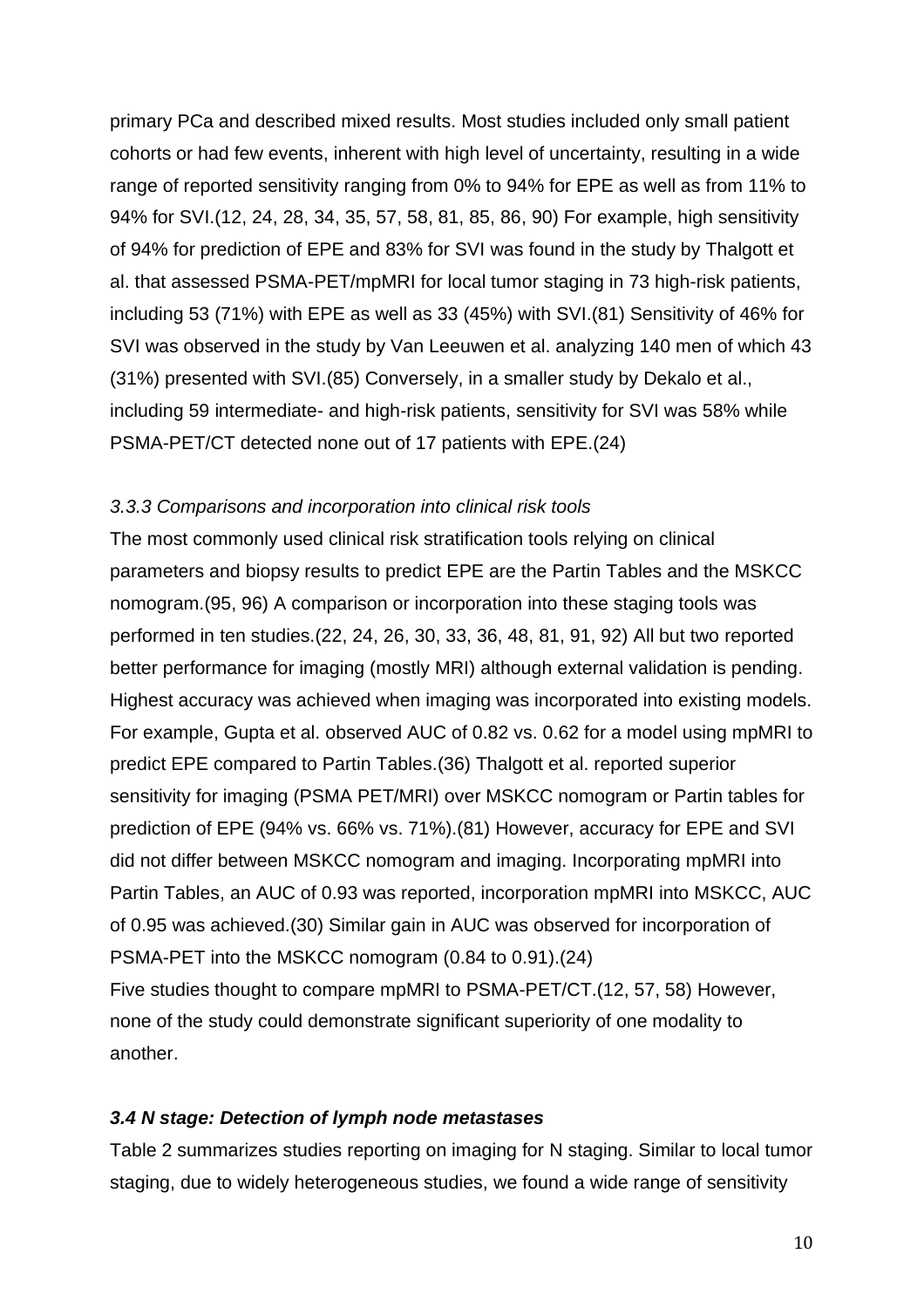and specificity from 10 – 100% and from 33 –100%, respectively. A total of 17 studies were prospective, while 30 reported retrospective results. Most studies relied on intermediate- or high-risk patients and in 13 different imaging modalities were compared.

### *3.4.1 PET/CT*

Hybrid PET/CT or PET/MRI combines the advantages of conventional CT/MRI with PET, resulting in a combination of morphological and anatomical information derived by CT/MRI with additional functional (metabolic/biochemical activity) information provided by PET. By using MRI instead of CT, ionization radiation can be spared. While PET/CT is already widely adopted within staging of recurrent PCa, only few studies reported on its role for primary staging.(8)

#### *3.4.1.1 PSMA-PET/CT*

Introduced in 2012, the 68Ga-labelled PSMA-targeted radio-ligand Glu-NH-CO-NH-Lys-[68Ga-(HBED-CC)] (68Ga- PSMA-HBED-CC or 68Ga-PSMA-11) revolutionized PCa imaging. PSMA, a large extracellular type-2 transmembrane glycoprotein, is highly overexpressed in PCa and can easily be targeted by this ligand for imaging purposes.(97) Twenty-four studies examined performance of PSMA-PET for N staging and reported an overall high specificity of 80 – 100%, while widely varying sensitivity of 33 – 100%.(12, 24, 34, 35, 81, 85, 90, 98-114) However, most studies were limited by small patient sample and low event rates with accordingly large confidence intervals, ranging in some between 0 to 100%. Besides study design, size of lymph node metastases (LNM) was a limiting factor. Although PSMA-PET is thought to perform better than conventional imaging, which is based on morphological signs, size of metastatic lymph nodes was noted in most studies as an important limitation with correctly identified LNM to be somewhere around ≥10mm of size.(34, 35, 98, 103, 107, 108, 111-115) Yaxely et al. reported sensitivity of only 38% and specificity 94% among 208 intermediate- to high-risk patients.(108) PSMA-PET/CTs were evaluated by experienced nuclear physician radiologists. Histopathological examination revealed LNM in 55 men (26%). In this study, PSMA-PET/CT correctly identified only 15% of LNM that were <5mm of size. Furthermore, Maurer et al. showed sensitivity and specificity of PSMA-PET/CT to detect LNM of 66% and 99% while accuracy reached 89% in a cohort of 130 men, including 41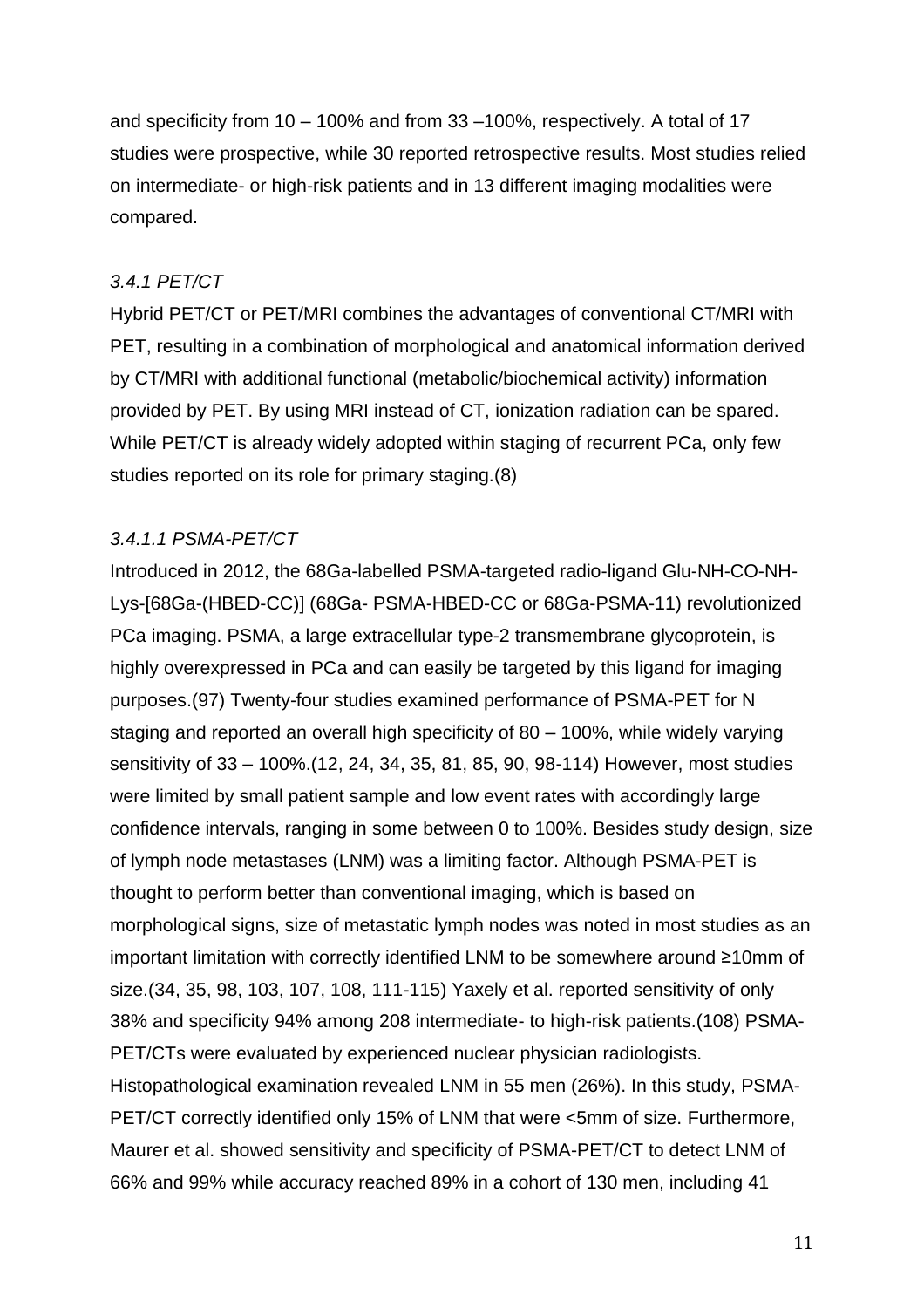(32%) with LNM. Maximum size of missed LNM by PSMA-PET/CT was 3mm (1- 5mm). Zhang et al. reported sensitivity of 93% and specificity of 96% among 42 men including 15 (36%) with LNM.(114) However, sample size remained relatively small and notably, >80% of all LNM in this study were >10mm in size.

PSMA-PET might not perform inferior to existing prediction tools such as the MSKCC or Briganti nomograms or the Partin Tables.(24, 81, 100) Thalgott et al. found the largest AUC for PSMA-PET/CT (0.8) but this was not statistically different to AUC obtained with the MSKCC nomogram (0.77) or Partin Tables (0.67).(81) A model integrating information of PSMA-PET/CT and the MSKCC achieved significant gain in AUC (to 0.87). However, external validation has not been not performed yet. Furthermore, including quantitative PET parameters such as  $SUV<sub>max</sub>$ , PSMA<sub>vol</sub> might improve accuracy.(100) Likewise, this has to be confirmed in further studies. Six studies performed comparisons between MRI and PSMA-PET/CT or PET/MRI for N staging.(85, 90, 111-114) Results remained inconclusive as most studies contained only few patients ( $N = 10 - 42$ ) and reported mixed results. Of particular note is the study by Leeuwen et al. that observed better sensitivity for PSMA-PET/CT compared to 1.5T mpMRI (53% vs. 14%) in a cohort of 140 men including 51 (36%) with LNM.(85) The smaller study by Zhang et al. reported similar performance of high resolution, 3T mpMRI vs. PSMA-PET/CT in detection of LNM (sensitivity of 93% and specificity of 96% for both).(114) However, as mentioned above, this study included a high proportion of LNM >10mm, which might have contributed to the more favorable results.

### *3.4.1.2 11C-Choline-PET/CT*

As a phosphatidylcholine, 11C-Choline is part of cellular membranes and has less urinary excretion than other choline derivates such as FCH resulting in favorable tumor-to-background ratio.(116) In this systematic review, a total of five papers were found that reported on 11C-Choline for primary N staging. Sensitivity of per patientbased analyses ranged between 10% and 70% and specificity between 76% and 100%.(110, 117-120) As previously reported studies were highly heterogeneous with respect to sample size, patient characteristics or number of examined LN contributing to this range. Three studies compared 11C-Choline-PET/CT to DW-MRI and reported non-inferior performances although studies were limited by small sample size.(117- 119) Interestingly, Vag et al. thought to define optimal ADC and  $SUV_{mean}$  cutoff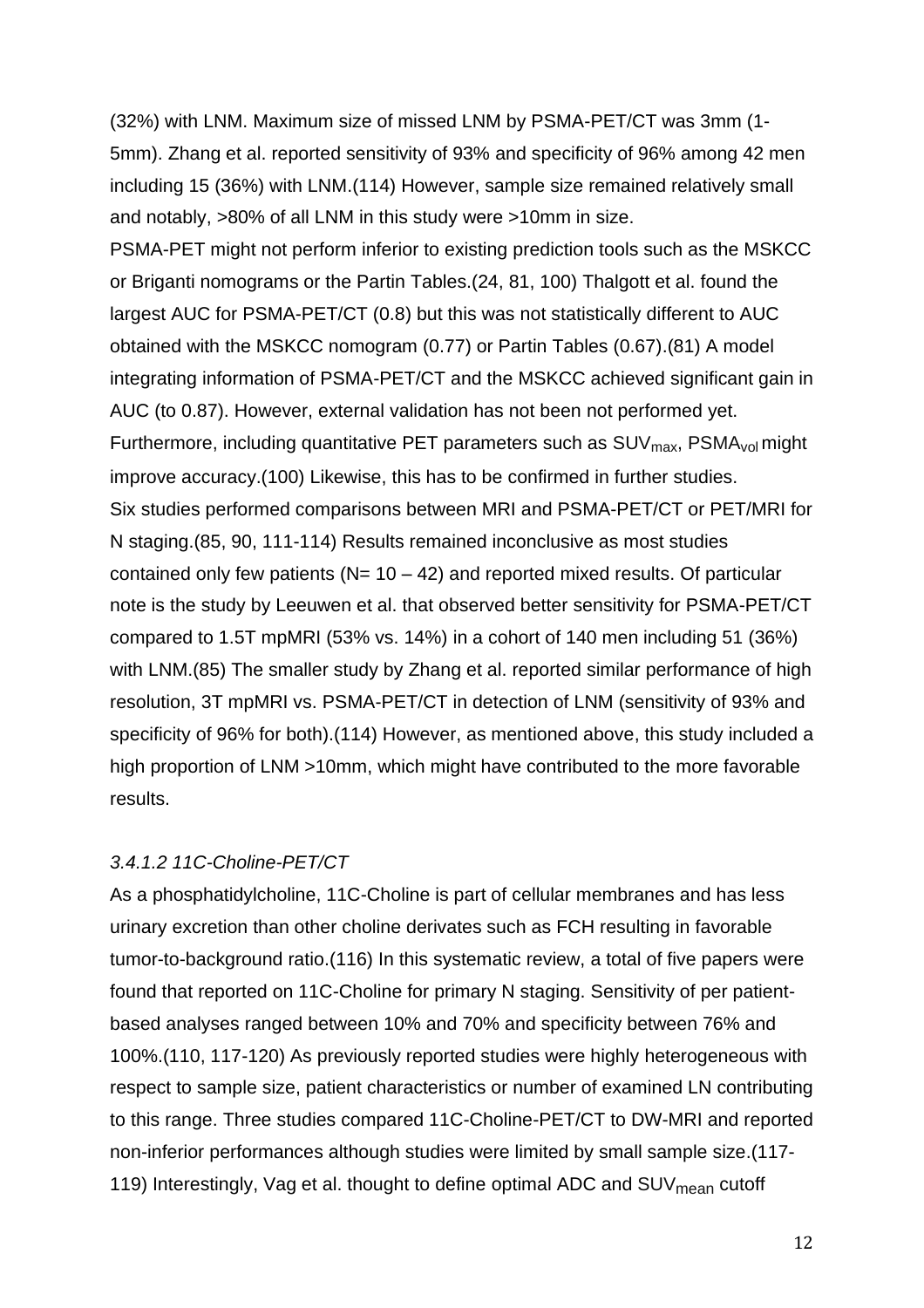values for prediction of LNM. Highest sensitivity and accuracy for 11C-Choline PET/CT and DW-MRI were observed for SUV<sub>mean</sub> threshold of 2.5 and ADC of  $1.01\times10^{3}$  mm<sup>2</sup>/s. However, the study included only 34 intermediate- and high-risk patients and findings need confirmation in future studies.(117) Only one small study directly compared twelve patients undergoing 11C-choline-PET/MRI to twelve patients with PSMA-PET/MRI and reported similar sensitivity, but however higher accuracy for PSMA-PET/MRI.(110)

### *3.4.1.3 11C-Acetate-PET/CT*

Similar to 11C-Choline, 11C-Acetate offers the advantage of minimal urinary excretion with the benefit of low background radioactivity.(121) Only three reports on the use of 11C-Acetate-PET/CT for N staging were identified.(122-124) All were prospective, including 9 to 102 patients. The largest series by Haseebuddin et al., analyzed 102 patients with preoperative 11C-Acetate-PET/CT before RP.(123) LNM were notice in 21 (21%) patients. Sensitivity and specificity were 68% and 78%. PET positive findings were a significant predictor for treatment failure in multivariable analysis. Interestingly, patients with false positive findings had worse treatmentfailure free survival rates compared to patients with true negative results.

#### *3.4.1.4 18F-Fluorocholine*

The PET tracer FCH has considerably longer half-life compared to 11C-Choline.(125) However, urinary excretion remains substantially higher. We found five studies on FCH-PET/CT in primary PCa staging (Table 2).(63, 125-128) With limitations analogues to previous modalities, reported sensitivity of FCH-PET/CT ranged between 10% and 78% and specificity between 69% and 100%. Poulsen et al. reported sensitivity of 73% among 210 patients including 41 (20%) with LNM. Median number of LN removed was five and therefore relatively low. Mean diameter of true positive nodes was 10.3mm and therefore significantly larger compared to mean diameter of true negative nodes (4.6mm).(128) Only one study compared FCH-PET/CT to DW-MRI and concluded that performance of FCH-PET/CT might be superior.(63) However, this study included only 47 patients with as few as nine having LNM.(63)

### *3.4.1.5 18F-Fluciclovine-PET/CT*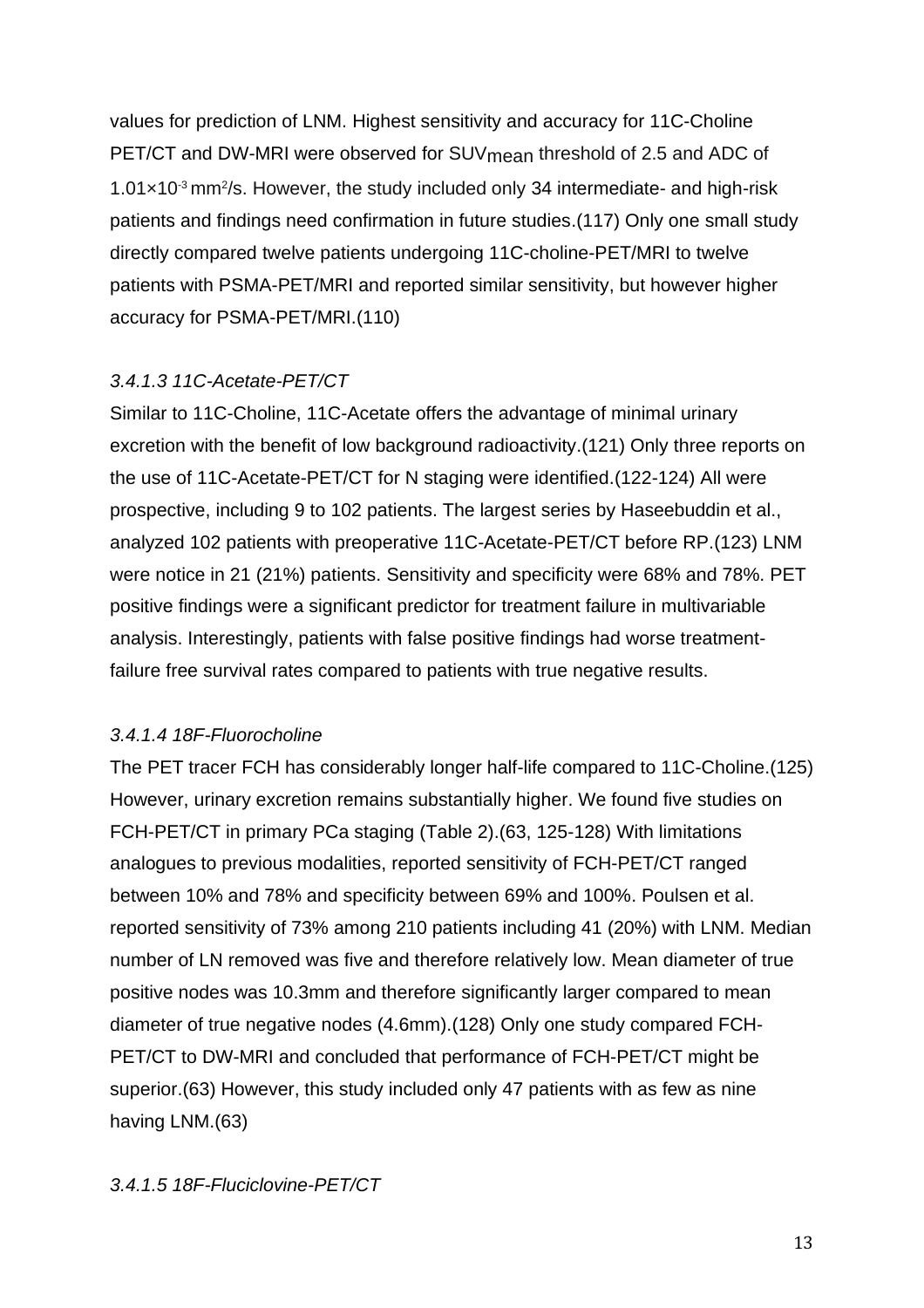FACBC has already demonstrated its value in the setting of biochemical recurrence and was therefore approved by the US FDA for detection of recurrent PCa in 2016.(129) Within three small studies, including 26-28 patients sensitivity and specificity of FACBC-PET/CT or PET/MRI ranged between 14 – 76% and 86 – 100%.(40, 130, 131) Consistent with reports on other PET tracers, one of the main limitations of FACBC-PET/CT relies in LN size with inability to detect LNM below 7- 8mm.(131) Only one out of seven patients was correctly identified in the study by Jambor et al., reporting on 26 patients that underwent FACBC-PET/CT and PET/MRI in a single center.(40) Median size of missed LNM was <8mm. Selnaes et al. compared FACBC-PET/MRI results to 3T mpMRI and reported similar sensitivity of 40% but higher specificity for FACBC-PET/MRI compared to mpMRI in 28 patients, including 10 (38%) with LNM.(131)

#### *3.4.2 mpMRI*

A total of 19 studies reported on MRI for N staging in primary PCa. Similar to the results observed for local staging, there was large variation in patient sample and MRI techniques, which resulting wide range of sensitivity from 14% to 100%.(13, 25, 42, 63, 85, 90, 109, 111, 113, 114, 117-119, 131-136) With the exception of some small case series, specificity remained high within the majority of studies (Table 2). Most studies examined the role of diffusion-weighted MRI (DW-MRI), which offers the advantage of imaging without need for exogenous radiolabelled tracers or contrast agents. Similar to previous modalities, several studies highlighted the importance of LNM size.(63, 111, 113, 118, 135) Usually, LN are assumed to be suspicious on MRI with short axis of >10mm in oval or >8mm in round shaped LN. In this review, size of truly detected LNM was somewhat >10mm.(63, 135) Some articles suggested other parameters of mpMRI such as PIRADS lesion score or apparent diffusion coefficient (ADC) values to be more accurate in predicting LNM than size.(111, 117, 132, 134) For example, Brembilla et al. analyzed 101 patients with risk for LNM of >10% on Briganti nomogram and reported sensitivity for detection of LNM of 91% for presence of PIRADS ≥4 lesions or tumor volume ≥1cc compared to only 17% and 33% sensitivity for presence of enlarged LN or restricted diffusion LN.(132) In twelve studies, MRI was compared to PET/CT scans.(63, 85, 90, 109, 111, 113, 114, 117- 119, 131, 133) Results were reported within the different PET/CT sections and Table 2.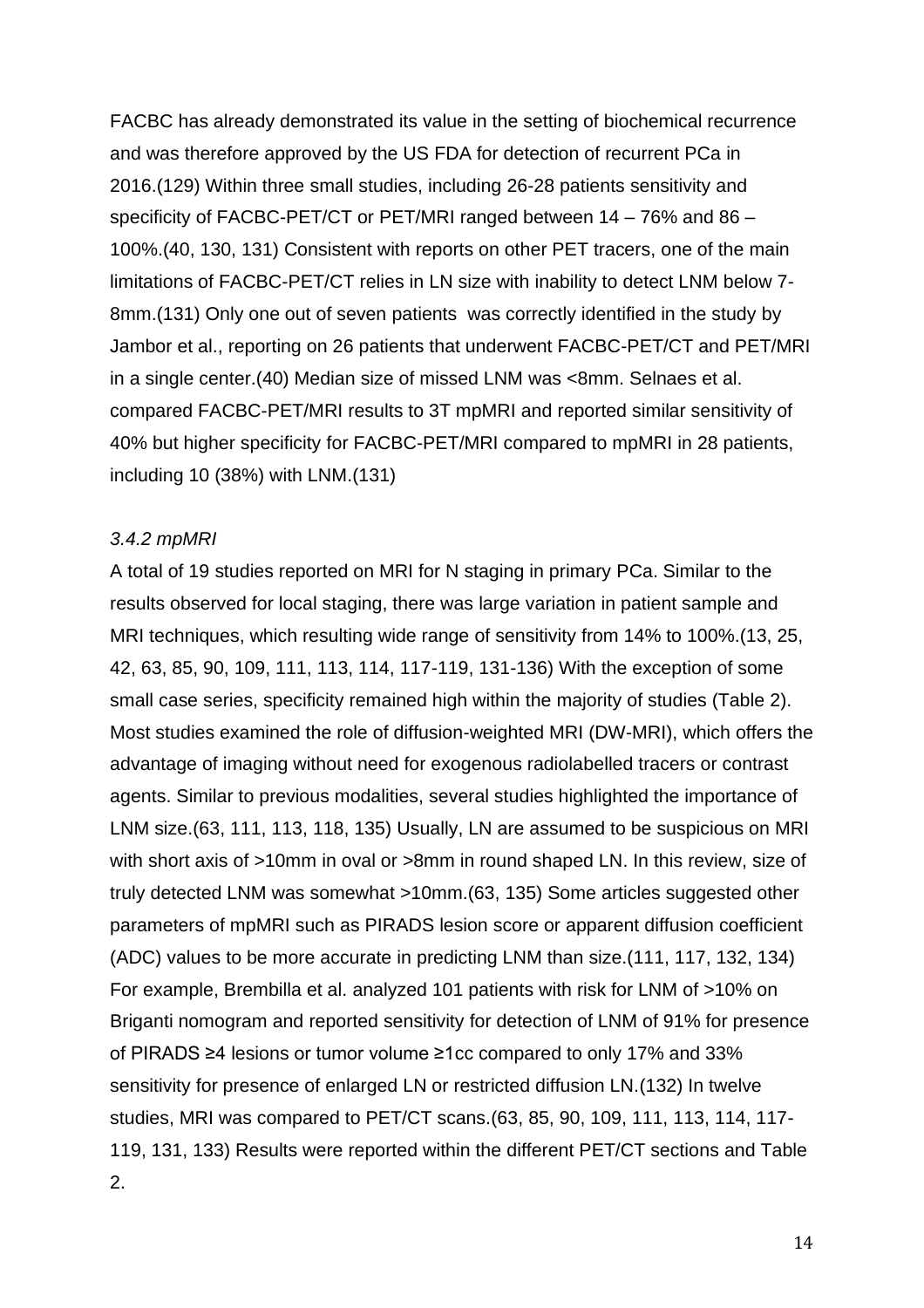#### *3.5 M stage: Detection of metastatic disease spread*

Evaluation of distant metastases remains challenging due to the absence of a histological "gold standard". Therefore, studies using a best value comparator, consisting of consensus considering all available clinical, biochemical and imaging information at baseline and/or follow-up were included in this review. Overall, 24 studies examined imaging for M stage and reported sensitivity of 80 – 100%. Ten studies were prospective and this section includes results of the first RCT on PSMA-PET/CT.(137)

#### *3.5.1.1 PSMA-PETCT*

Six studies were found to evaluate the role of PSMA-PET/CT in primary staging of PCa and reported overall favorable sensitivity and specificity for detection of bone metastases.(137-142) In all studies, PSMA-PET/CT was compared and outperformed either conventional imaging (BS +/- CT/MRI), single photon emission computed tomography (SPECT) or other modern imaging modalities such as NaF-PET/CT or whole body MRI (WB-MRI). The largest and most recent report represents the only randomized controlled trial (RCT) in this setting. Within the proPSMA trial, Hofman et al. reported the results of a multicenter, two-arm randomized study comparing PSMA-PET/CT to conventional imaging consisting of contrast enhanced CT and BS with SPECT-CT.(137) A total of 302 patients with high-risk characteristics underwent randomization. The authors observed a significantly higher accuracy for PSMA-PET compared to conventional staging (92% vs. 65%) for the entire cohort (N and M staging) as well as for distant metastases (95% vs. 74%). Sensitivity and specificity in detection of metastatic disease were 92% and 99% compared to 54% and 93%, respectively for conventional imaging. Interestingly, patients undergoing conventional imaging exhibited 10·9 mSv higher radiation exposure than PSMA-PET/CT. Moreover, less equivocal findings were described using PSMA-PET/CT compared to conventional imaging resulting in reduction of further investigations, which are often needed in case of inconclusive findings. Furthermore, two prospective and three retrospective studies with sensitivities ranging between 96 – 100% and accuracy of 95 – 100% were found. Lengana et al. reported prospectively on a cohort of 113 patients undergoing PSMA-PET/CT and bone scintigraphy for detection of bone metastases.(140) With an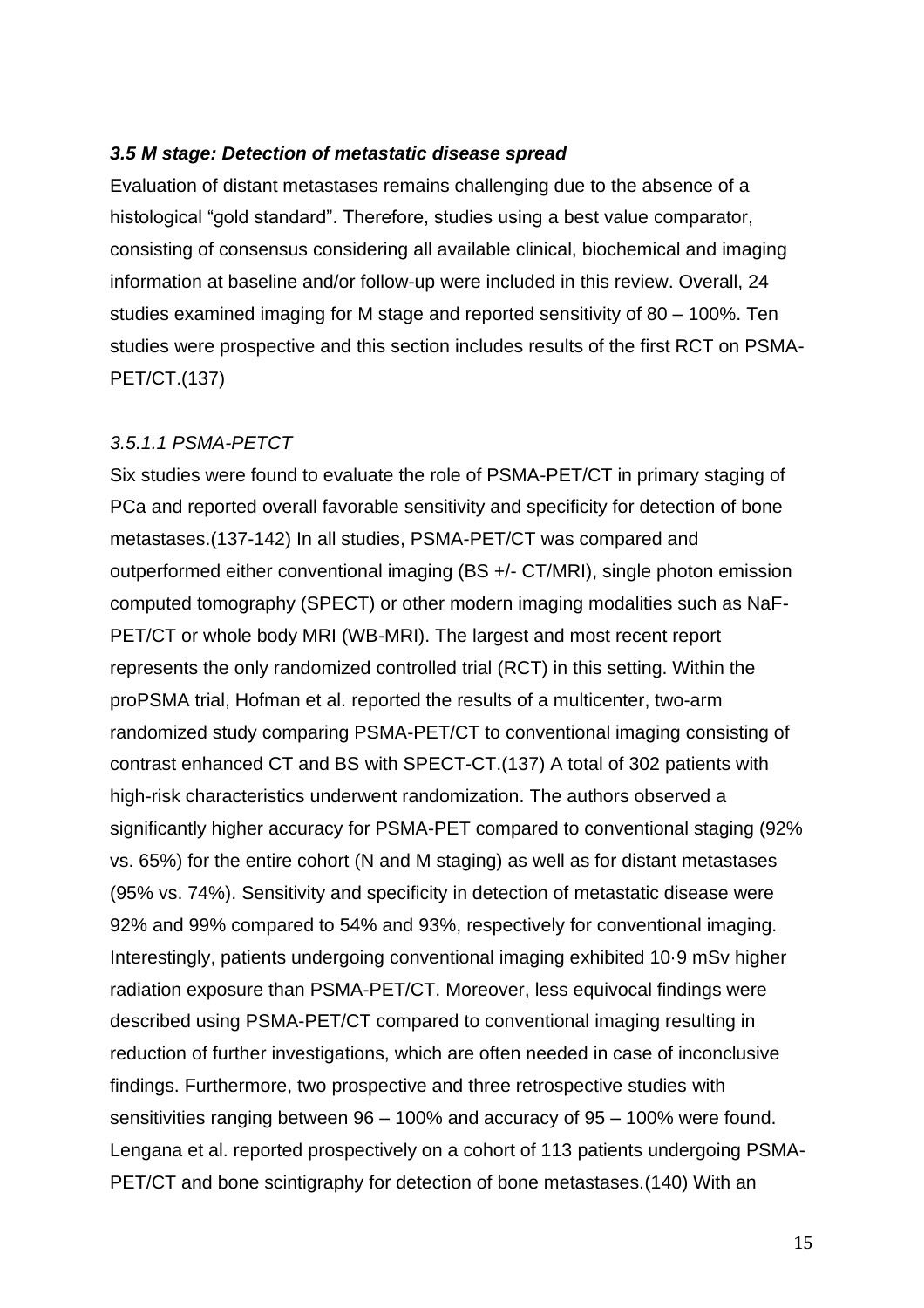overall detection rate of 25/26 patients with bone metastases, sensitivity and specificity for PSMA-PET/CT were favorable with 96% and 100%. One study thought to compare WB-MRI, PSMA- and NaF-PET/CT and reported significantly higher accuracy for PSMA-PET/CT than WB-MRI, while there was no statistical difference between PSMA- and NaF-PET/CT.(142) However, this study was limited by the small and inhomogeneous study population,including only ten patients for staging purposes, three under Active Surveillance/Watchful Waiting and 37 under ADT.(142)

#### *3.5.1.2 18F-Sodiumfluoride-PET/CT*

Another promising bone-specific radiopharmaceutical in the assessment of bone metastases is NaF. NaF binds to mainly osteoblastic bone lesions and - in combination with CT – may offer whole body examination.(143) A total of six studies, including 37 – 211 patients, assessed the use of NaF-PET/CT in detection of bone metastases and reported overall favorable sensitivity from 88 – 100%.(142, 144-148) Two studies consisted of mixed cohorts, including restaging of patients who were already under treatment.(142, 147) Consistent in all studies, NaF-PET/CT performed better than conventional imaging and had less equivocal findings that require additional imaging for further clarification.(144, 146, 148) Zacho et al. reported high interobserver agreement in the detection of bone metastases of two well trained radiologists (Cohen´s kappa 0.89).(147) Poulsen et al. compared NaF- and FCH-PET/CT to bone scintigraphy for detection of spine metastases and reported similar performance of NaF- and FCH-PET/CT while superior performance of NAF-PET/CT compared to bone scintigraphy.(148) However, the study included only pre-selected patients with bone metastases and might not be applicable to other patients and locations.

### *3.5.1.3 FCH-PET/CT*

Within a total of six studies, including 18 – 143 patients, examined the performance of FCH-PET/CT. Reported sensitivity and specificity ranged from 80 – 100% and 91 – 100%, respectively.(126, 127, 148-151) Comparison of FCH-PET/CT to other imaging modalities including conventional imaging, WB-MRI or NaF-PET/CT was performed in five studies.(127, 148-151) While FCH-PT/CT was declared to perform better than conventional imaging, most studies included only few patients and had low event rates.(127, 149, 150) Metser et al. compared FCH-PET/CT or PET/MRI to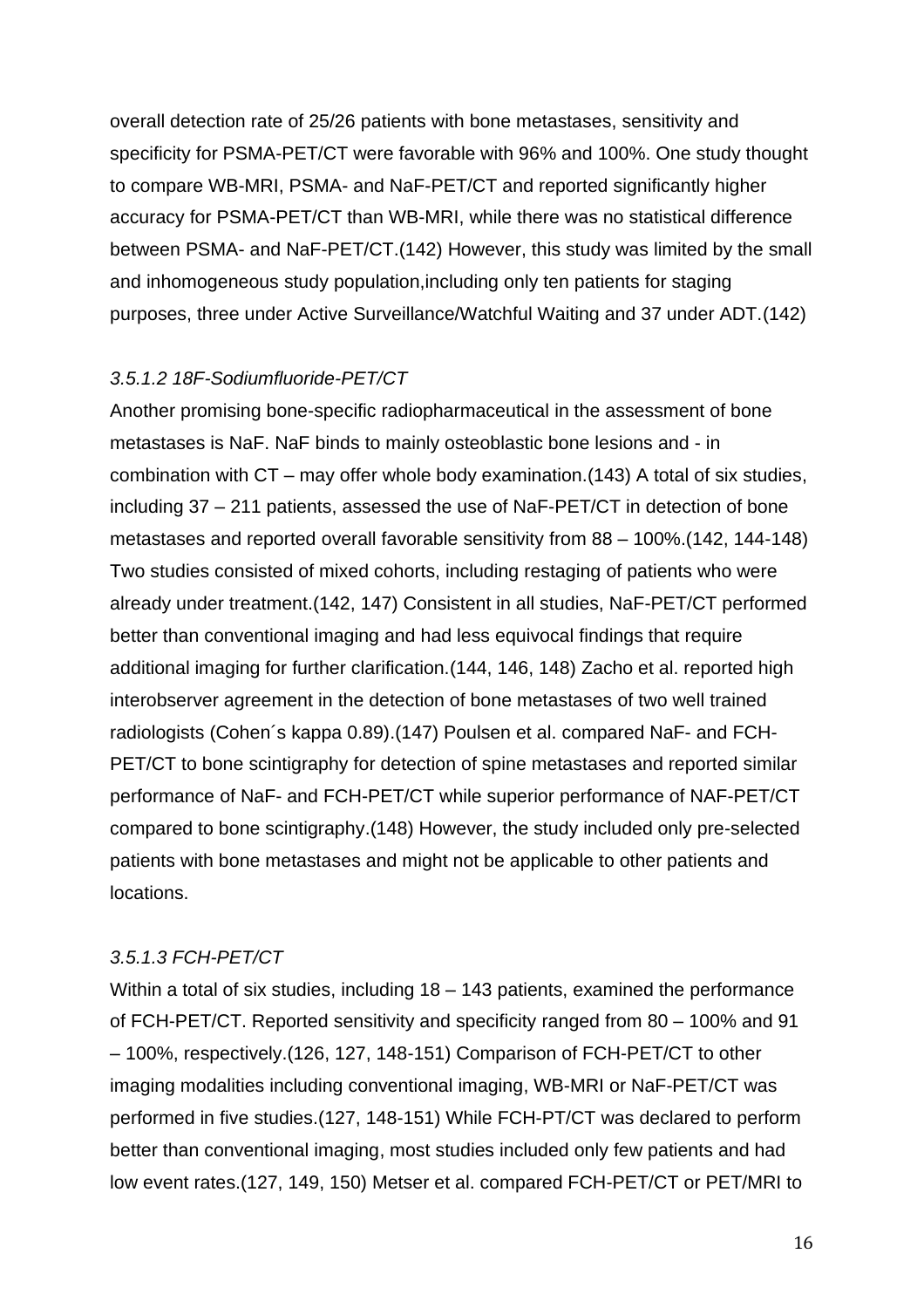WB-MRI (n=48) and did not find a statistically significant difference with respect to skeletal metastases while the authors observed an advantage for FCH-PET/CT in the detection of non-regional lymph node metastases.(149)

### *3.5.1.3 other PET/CT tracers*

Three studies reported on other imaging modalities such as 18FDG-, 11Acetate- or 13N-Ammonia- PET/CT and reported promising results.(133, 152, 153) Two studies assessed use of FDG-PET/CT for primary staging. While for relatively welldifferentiated tumors, FDG-PET/CT remained less useful, favorable sensitivity for FDG-PET/CT ranging between 90 – 100% in two cohorts of high-risk patients was reported.(6, 7, 133, 153) When compared to 13N-Ammonia, both tracers had perfect sensitivity for detection of bone metastases.(153) One study reported favorable sensitivity and specificity for 11-Acetate-PET/CT versus bone scintigraphy in detetcion of bone metastases (100% vs. 69% and 98% vs. 94%).(152) However, all studies were limited by small patient number, low event rate and preselected patients that hinder final conclusions.

#### 3.5.2 WB-MRI

A total of six studies reported on WB-MRI and additional three on pelvic MRI for M staging in newly diagnosed prostate cancer.(142, 145, 149, 151, 154-158) Sensitivity and specificity to predict bone metastases ranged between 74 – 100% and 83 – 100%, respectively, for WB-MRI as well as 71 – 95% and 95 – 100%, respectively, for pelvic MRI. However, study populations and event rates were highly heterogeneous resulting in extremely wide confidence intervals in some studies. Pasoglou et al. prospectively combined mpMRI and WB-MRI as a "one-step TNM staging" for detection of bone metastases in 30 high-risk patients.(154) Both nonirradiation imaging modalities were done within less than one hour during a single visit. Sensitivity and specificity were perfect (100%), though only nine patients had bone metastases. Within a second analysis, the authors postulated higher signal-tonoise ratio and contrast-to-noise ratio for 3D T1-weighted sequences compared to 2D sequences.(155) While this resulted in performance benefit for 3D with respect to N staging, both sequences performed equally well for bone metastases. Eyrich et al. analyzed more than 600 primary prostate cancer patients across all risk stages among 44 different academic and community practices that underwent mpMRI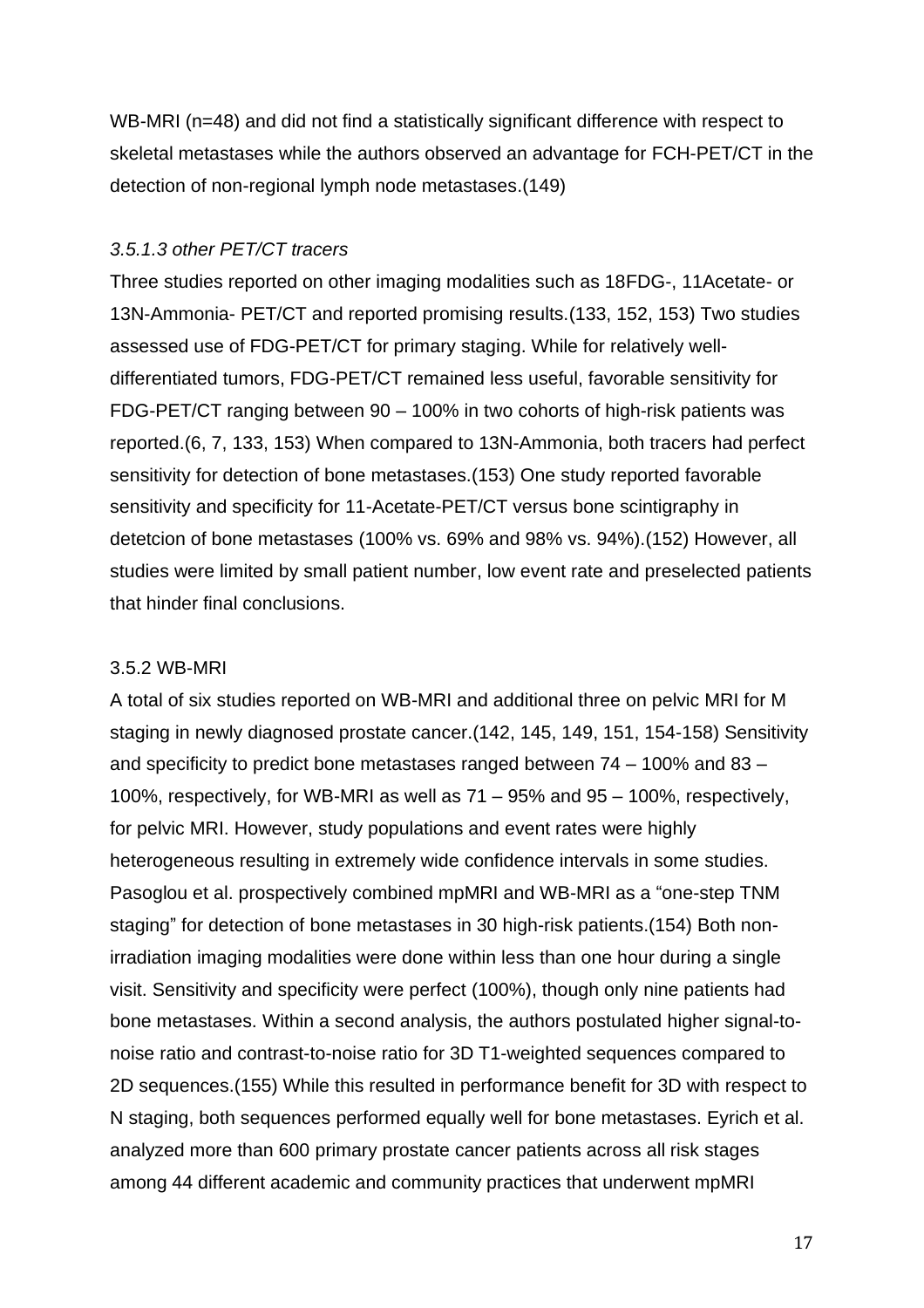(pelvis to aortic bifurcation) in addition to conventional bone scintigraphy.(156) Depending on mpMRI interpretation (including equivocal signs), performance was inferior or equal compared to bone scintigraphy. Four studies compared WB-MRI to other modern imaging modalities (PSMA-, NaF- and FCH-PET/CT).(142, 145, 149, 151) Mosavi et al. reported favorable results for WB-MRI and NaF-PET/CT in 49 high-risk patients (100% sensitivity for both).(145) However, only five patients out of 49 patients had bone metastases. Likewise, Metser et al. reported similar performance of FCH-PET/CT and WB-MRI in detection of bone metastases (see *3.5.1.3)*.(149)

#### **4. Discussion**

The aim of this systematic review was to provide an overview on modern imaging modalities for TNM staging of newly diagnosed prostate cancer. We identified a variety of studies and different imaging modalities, especially with respect to N and M staging. Most studies assessing local tumor stage reported on the use of mpMRI, which has gained more and more attention within the last decade. In the latest update of the EAU guidelines, there is a strong recommendation for the use of mpMRI in the pre-biopsy setting.(2) However, no such recommendation for use of mpMRI in further T or N staging exists. The "gold" standard for N staging represents standard or extended PLND, which causes morbidity and may miss lymph node metastases outside the field. Identification of lymph node metastases for further treatment planning, especially in patients that do not undergo RP remains challenging. Compared to pelvic MRI, PET/CT offers the benefit of combined wholebody examination, resulting in detection of lymph node metastases outside the pelvic area.

In this review, sensitivity and specificity of modern imaging for T and N staging ranged from 0% to 100%; in short, its properties are unknown. The wide range of reported performance reflects the heterogeneity of included studies. Most studies were limited by insufficient sample size and event rate with accordingly high level of uncertainty. In addition, 95% confidence intervals were often missing and in some studies, confidence intervals would range considerably wide around reported rates. Moreover, differences in study populations, histopathological interpretations, evaluation methods, imaging technology and reader experience might contribute to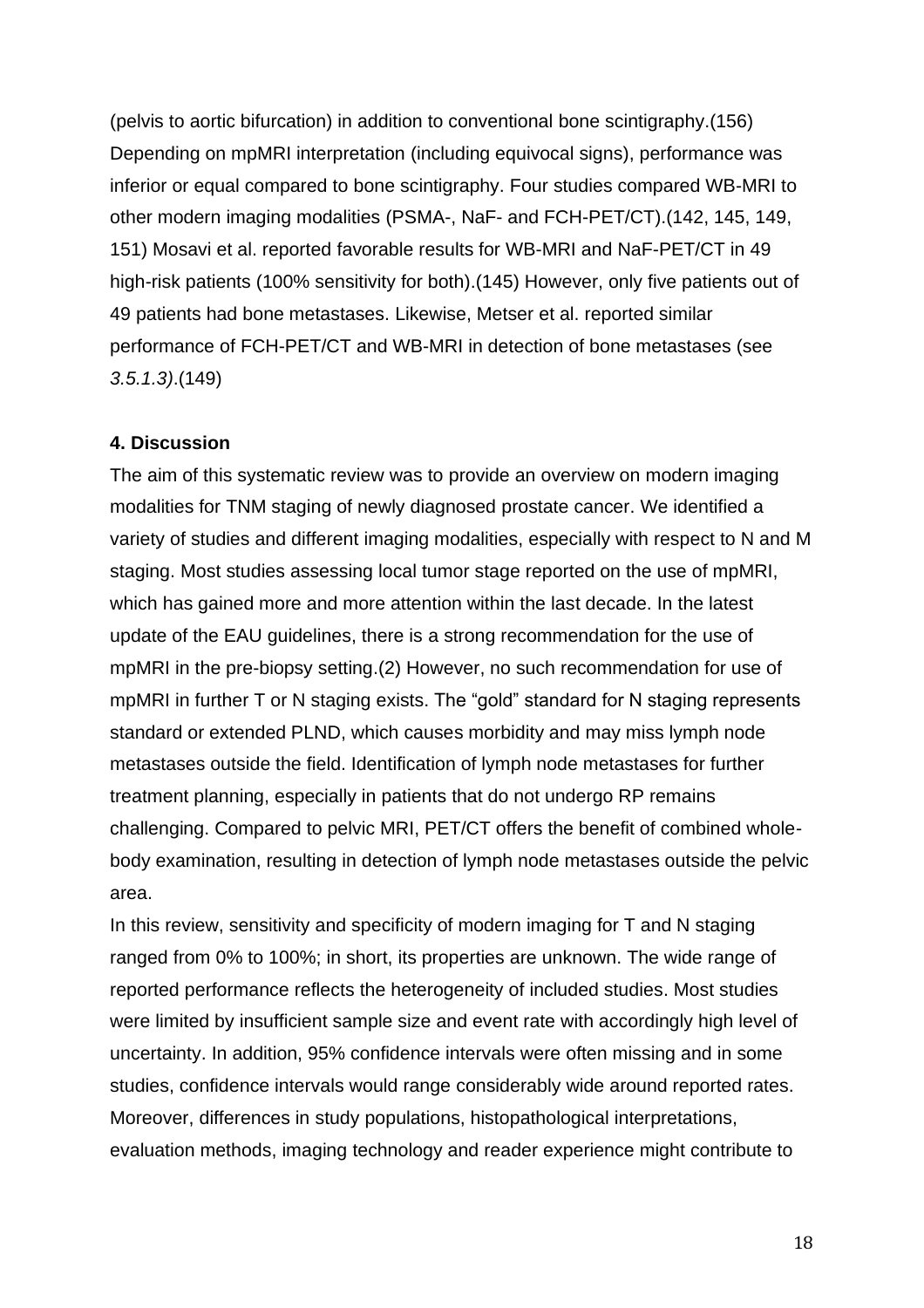this wide range. Therefore, comparisons of reported results and assessments of clinical significance have to be made with caution.

Another explanation for the wide range of reported sensitivity was due to various definitions of outcome variables. For example, some studies included microscopic lesions for EPE definition while others did not. Level of radiological experience might be of importance and absence of central radiologic review for studies reporting on imaging in external centers might also contribute to the unsatisfying results. Although, the ESUR tried to standardize reporting by introducing PIRADS and an EPE score, presence of EPE/SVI and lymph node metastases still reflects subjective interpretation.

Possibly, imaging might improve local staging when combined with other clinical data and the incorporation into existing risk stratifications such as the MSKCC nomogram or Partin Tables. However, there are no external validations of those models so far. As there are only a handful of studies comparing different imaging modalities, at this moment, we cannot comment on superiority of one modality to another.

Most studies on T staging reported on MRI, while the clinical utility of other imaging modalities such as FACBC- or PSMA-PET/CT remains unknown. Table 4 provides an overview of study results.

For N staging, the main limitation of conventional and functional imaging relies in the identification of small sized lymph node metastases. A recent study by Heesakkers demonstrated that more than 80% of lymph node metastases presented with size of less than 8mm.(159) Yet, the most promising tracer for N staging remains PSMA. Although other PET tracers such as 11C-Choline, 11C-Acetate or FCH offer some benefits compared to conventional staging, they seem to play only a minor role in light of PSMA-PET/CT.

In the era of new systemic treatment agents, correct identification of distant metastases in newly diagnosed prostate cancer remains crucial and one reason for high failure rates after local treatment might be caused by missed metastases on initial staging. Over the last years, the field of imaging for metastatic disease has rapidly evolved. We found a variety of studies reporting results using radiolabeled PET tracers. Due to heterogeneous study populations, often mixing patients for primary and re-staging purposes as well as for metastatic castration resistant PCa, only a handful of reports met final inclusion criteria for this review.

19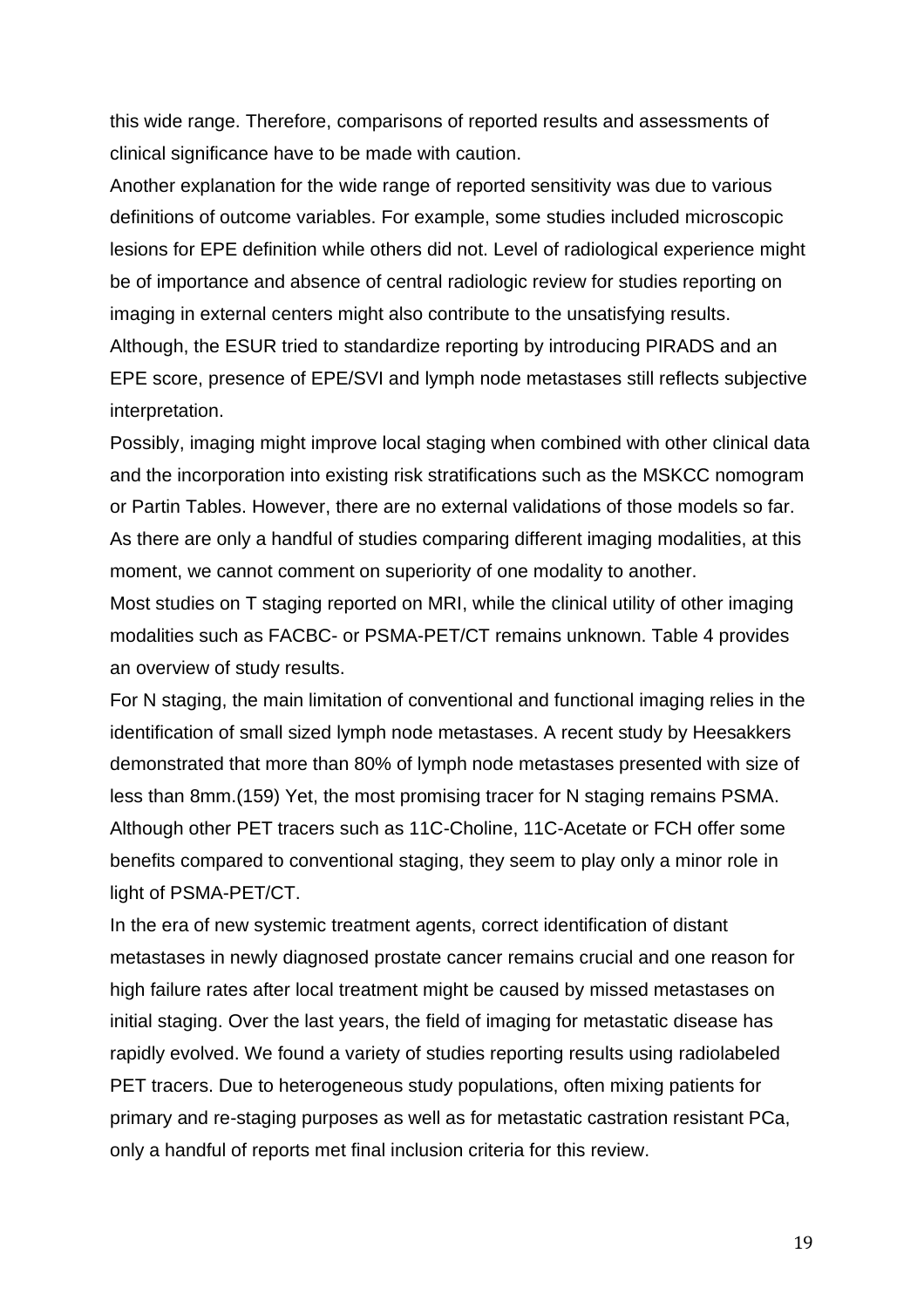Overall, modern imaging modalities such as PSMA-, NaF- or FCH-PET/CT as well as WB-MRI have shown superior results compared to conventional imaging; however, direct comparisons of different imaging modalities are missing. Analogous to T and N staging, small sample size and low event rates with wide confidence intervals limit validity of reported results.

The most promising and best-studied tracer irepresents PSMA. Results from the first RCT demonstrated its superiority to conventional imaging methods. Due to high specificity of the tracer and high tumor-to-background contrast, PSMA makes early identification of bone lesions even before osteolytic or osteoblastic changes possible.(137) PSMA-PET/CT resulted in fewer equivocal results than conventional bone scintigraphy reducing the need for additional testing.(141) By using a single modality such as PSMA-PET/CT, time, radiation dose and costs were spared. A responsible use of resources is essential, not every patient needs whole body workup. Imaging should be saved for patients at high-risk for metastatic disease while prevalence in low- or early intermediate-risk remains naturally low.(140, 160) Compared to PET/CT, WB-MRI offers the opportunity of an all-in-one TNM staging without irradiation. However, results for MRI work-up were inconsistend. In addition to previously mentioned limitations by study design, some studies reported excellent performance in detection of bone metastases while in fact other studies observed bone lesions, yet these rarely represented metastases.

There are several limitations of this systematic review. First, due to highly heterogeneous study cohorts, different definition of endpoints, varying imaging techniques, different reader/center experience, and absence of standardized protocols, we had to report our findings in a descriptive manner without pooling of data. Second, the review is limited by the quality of included studies, most being retrospective, lacking direct comparisons to other imaging modalities, including only few patients and having low event rates, resulting in wide confidence intervals and accordingly high level of uncertainty. For T and N staging, histological reference by RP and PLND was required. Histological confirmation of distant metastases was not required; rather, we decided to include studies using at least a best value comparator consisting of imaging, biochemical, and clinical data at baseline and/or follow-up. Finally, although we performed a systematic literature review, some studies might have been missed.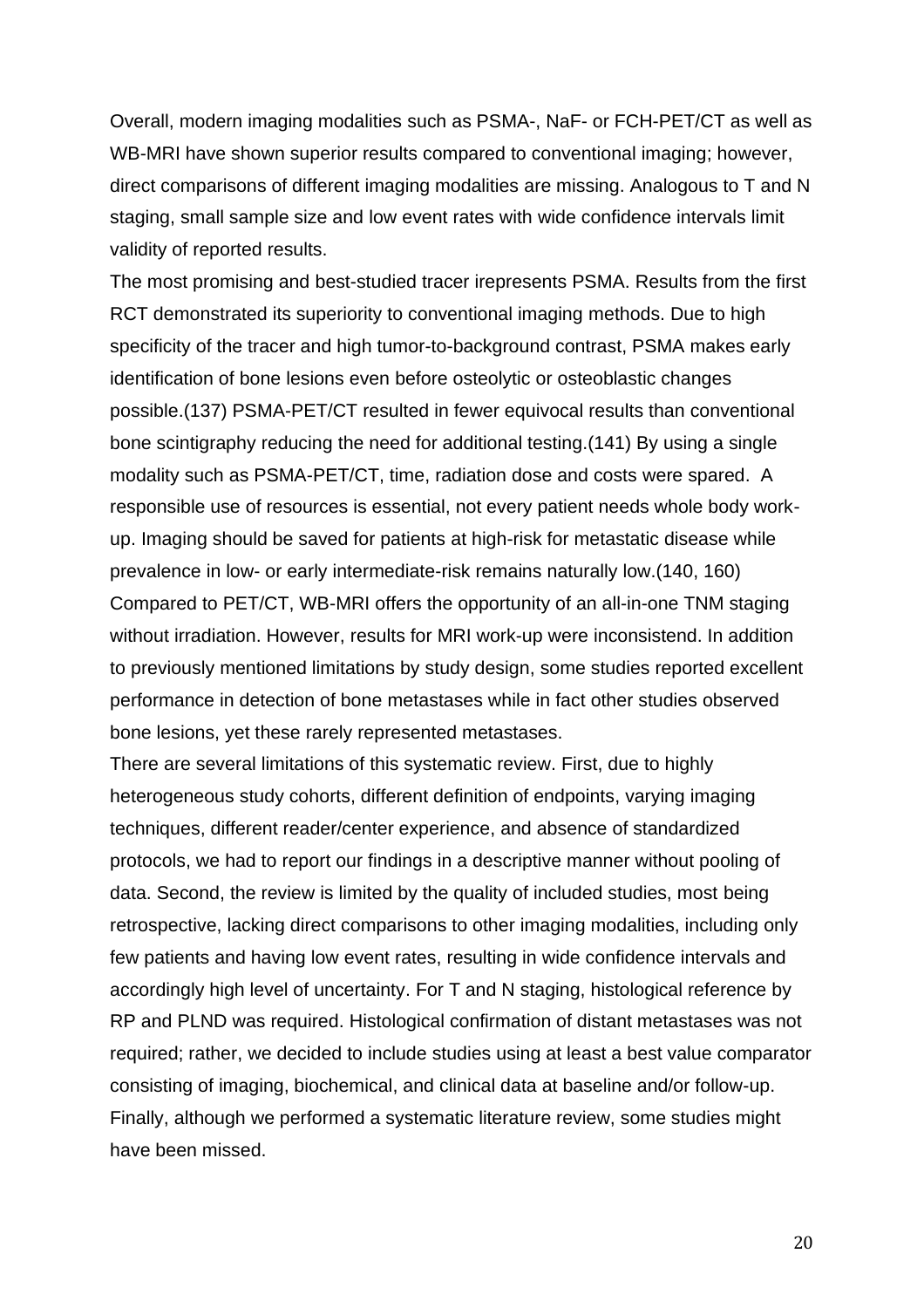## **5. Conclusions**

A variety of studies on modern imaging techniques for TNM staging in newly diagnosed prostate cancer exist. For T and N staging, reported sensitivity of imaging such as mpMRI or PET/CT varied widely preventing clear recommendations. For M staging, the most promising technique is PSMA-PET/CT.

Given the results of our review, most studies were limited by small sample size and low event rate resulting in large confidence intervals und accordingly high level of uncertainty. Therefore, ideally large, prospective studies of 1.) mpMRI and 2.) PET/CT tracers for respectively accurate T-, N- and M-staging using standardized imaging techniques, procedures and appropriate imaging-related reporting systems. Studies would need a clear definition of outcome variables, confirmed by pathological examination and clinical follow-up. For N-staging, predefined templates of anatomical lymph node regions would be necessary to better correlate imaging and pathological results. A central pathological and radiological review with blinding to all data is mandatory. Once, acceptable sensitivity and specificity is achieved, the next step would be an RCT comparing different modalities such as mpMRI and PET/CT to determine the best imaging tool for T and N staging. For M staging, next step would be an RCT comparing PSMA-PET/CT to other modern imaging modalities, especially WB-MRI and/or NaF- and FCH-PET/CT. Furthermore, studies that externally validate the incorporation of mpMRI and/or PET/CT results into existing risk tools are necessary.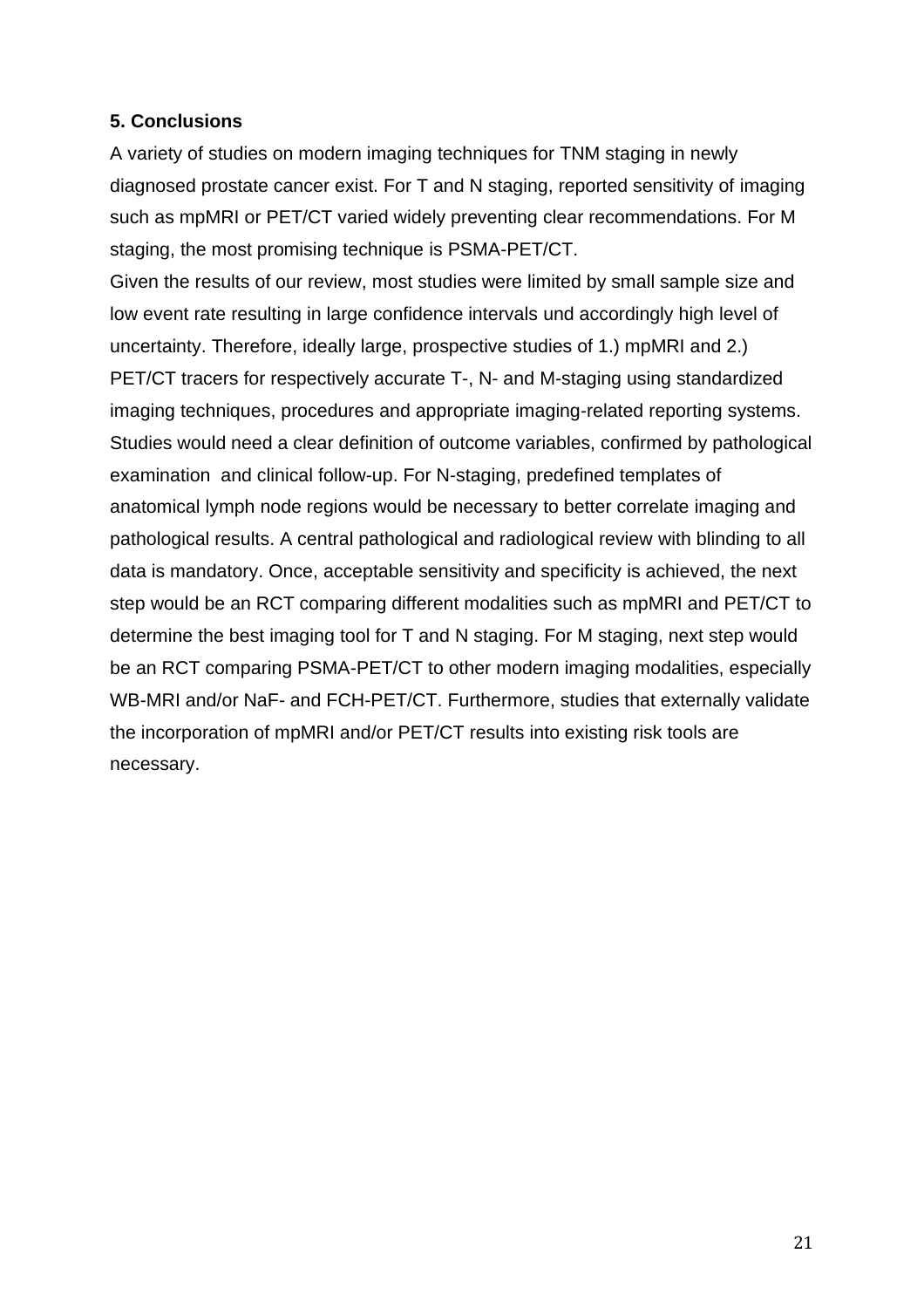# **References**

1. Mohler JL, Antonarakis ES, Armstrong AJ, et al. Prostate Cancer, Version 2.2019, NCCN Clinical Practice Guidelines in Oncology. J Natl Compr Canc Netw. 2019;17(5):479- 505.

2. Urology EAo. EAU Guidelines: Prostat Cancer [Available from: [https://uroweb.org/guideline/prostate-cancer/ -](https://uroweb.org/guideline/prostate-cancer/#note_293) note\_293.

3. Crawford ED, Stone NN, Yu EY, et al. Challenges and Recommendations for Early Identification of Metastatic Disease in Prostate Cancer. Urology. 2014;83(3):664-9.

4. Barentsz JO, Richenberg J, Clements R, et al. ESUR prostate MR guidelines 2012. European Radiology. 2012;22(4):746-57.

5. Weinreb JC, Barentsz JO, Choyke PL, et al. PI-RADS Prostate Imaging - Reporting and Data System: 2015, Version 2. European urology. 2016;69(1):16-40.

6. Sanz G, Robles JE, Giménez M, et al. Positron emission tomography with 18fluorine-labelled deoxyglucose: Utility in localized and advanced prostate cancer. BJU International. 1999;84(9):1028-31.

7. Shreve PD, Barton Grossman H, Gross MD, et al. Metastatic Prostate Cancer: Initial Findings of PET with 2-Deoxy-2-F-18fluoro-D-glucose. Radiology. 1996;199:751- 6.

8. De Visschere PJL, Standaert C, Futterer JJ, et al. A Systematic Review on the Role of Imaging in Early Recurrent Prostate Cancer. European Urology Oncology. 2019;2(1):47-76.

9. Liberati A, Altman DG, Tetzlaff J, et al. The PRISMA statement for reporting systematic reviews and meta-analyses of studies that evaluate healthcare interventions: explanation and elaboration. BMJ. 2009;339:b2700.

10. Whiting PF, Rutjes AW, Westwood ME, et al. QUADAS-2: a revised tool for the quality assessment of diagnostic accuracy studies. Annals of internal medicine. 2011;155(8):529-36.

11. Alessi S, Pricolo P, Summers P, et al. Low PI-RADS assessment category excludes extraprostatic extension (≥pT3a) of prostate cancer: a histology-validated study including 301 operated patients. European radiology. 2019;29(10):5478-87.

12. Berger I, Annabattula C, Lewis J, et al. Ga-68-PSMA PET/CT vs. mpMRI for locoregional prostate cancer staging: correlation with final histopathology. Prostate Cancer and Prostatic Diseases. 2018;21(2):204-11.

13. Billing A, Buchner A, Stief C, et al. Preoperative mp-MRI of the prostate provides little information about staging of prostate carcinoma in daily clinical practice. World journal of urology. 2015;33(7):923-8.

14. Bloch BN, Genega EM, Costa DN, et al. Prediction of prostate cancer extracapsular extension with high spatial resolution dynamic contrast-enhanced 3-T MRI. European radiology. 2012;22(10):2201-10.

15. Boesen L, Chabanova E, Logager V, et al. Prostate cancer staging with extracapsular extension risk scoring using multiparametric MRI: a correlation with histopathology. European radiology. 2015;25(6):1776-85.

16. Caglic I, Povalej Brzan P, Warren AY, et al. Defining the incremental value of 3D T2-weighted imaging in the assessment of prostate cancer extracapsular extension. European radiology. 2019;29(10):5488-97.

17. Cerantola Y, Valerio M, Kawkabani Marchini A, et al. Can 3T multiparametric magnetic resonance imaging accurately detect prostate cancer extracapsular extension? Canadian Urological Association journal = Journal de l'Association des urologues du Canada. 2013;7(11-12):E699-703.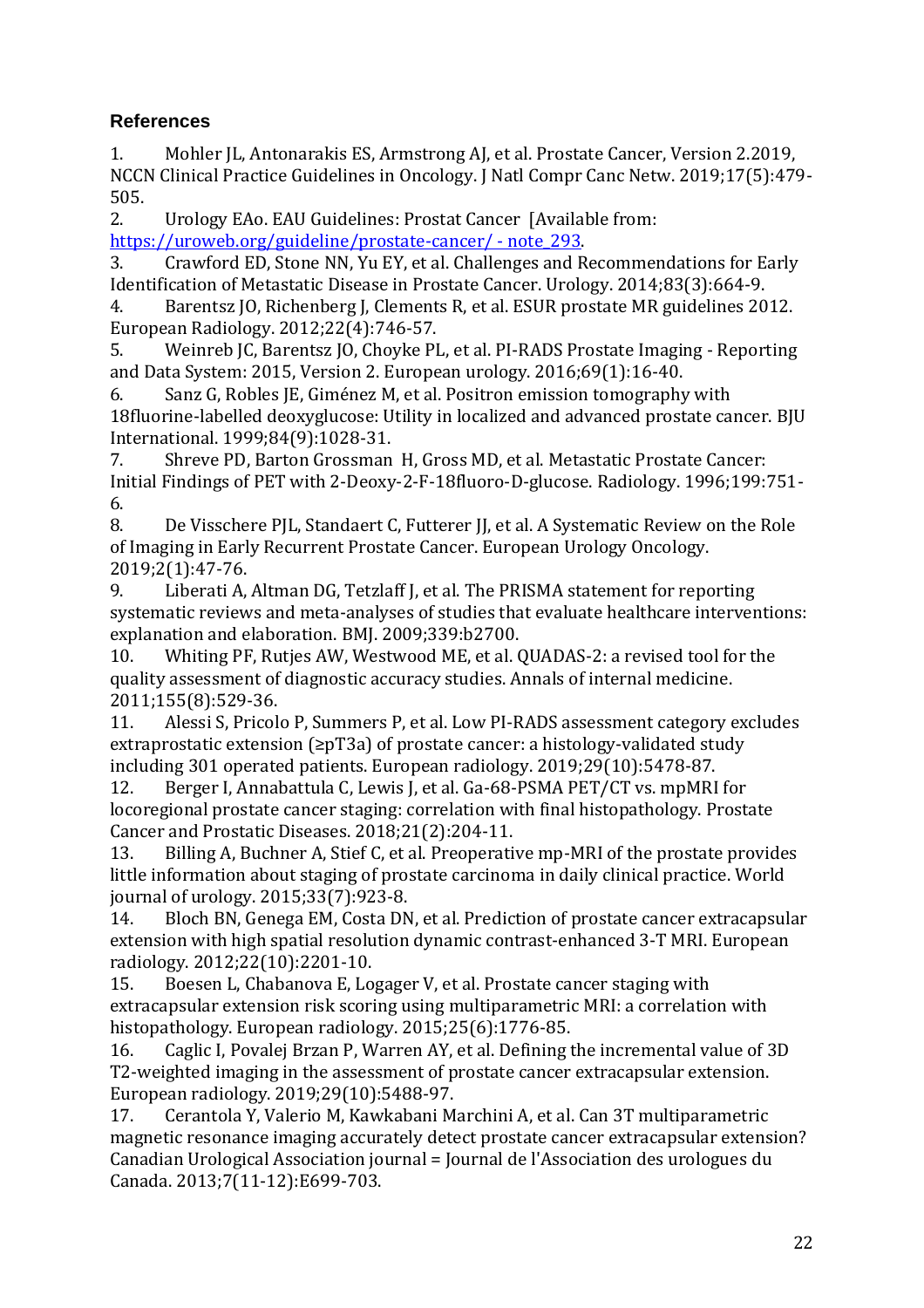18. Chong Y, Kim CK, Park SY, et al. Value of Diffusion-Weighted Imaging at 3 T for Prediction of Extracapsular Extension in Patients With Prostate Cancer: A Preliminary Study. American Journal of Roentgenology. 2014;202(4):772-7.

19. Cornud F, Rouanne M, Beuvon F, et al. Endorectal 3D T2-weighted 1 mm-slice thickness MRI for prostate cancer staging at 1.5 Tesla: Should we reconsider the indirects signs of extracapsular extension according to the D'Amico tumor risk criteria? European Journal of Radiology. 2012;81(4):E591-E7.

20. Counago F, Recio M, Del Cerro E, et al. Role of 3.0 T multiparametric MRI in local staging in prostate cancer and clinical implications for radiation oncology. Clinical & translational oncology : official publication of the Federation of Spanish Oncology Societies and of the National Cancer Institute of Mexico. 2014;16(11):993-9.

21. Cybulski AJ, Catania M, Brancato S, et al. Added value of MRI tractography of periprostatic nerve plexus to conventional T2-WI in detection of extra-capsular extension of prostatic cancer. La Radiologia medica. 2019;124(10):946-54.

22. Davis R, Salmasi A, Koprowski C, et al. Accuracy of Multiparametric Magnetic Resonance Imaging for Extracapsular Extension of Prostate Cancer in Community Practice. Clinical Genitourinary Cancer. 2016;14(6):E617-E22.

23. de Cobelli O, Terracciano D, Tagliabue E, et al. Predicting Pathological Features at Radical Prostatectomy in Patients with Prostate Cancer Eligible for Active Surveillance by Multiparametric Magnetic Resonance Imaging. Plos One. 2015;10(10).

24. Dekalo S, Kuten J, Mabjeesh NJ, et al. 68Ga-PSMA PET/CT: Does it predict adverse pathology findings at radical prostatectomy? Urologic oncology. 2019;37(9):574.e19- .e24.

25. Dominguez C, Plata M, Catano JG, et al. Diagnostic accuracy of multiparametric magnetic resonance imaging in detecting extracapsular extension in intermediate and high - risk prostate cancer. International braz j urol : official journal of the Brazilian Society of Urology. 2018;44(4):688-96.

26. Draulans C, Everaerts W, Isebaert S, et al. Impact of Magnetic Resonance Imaging on Prostate Cancer Staging and European Association of Urology Risk Classification. Urology. 2019;130:113-9.

27. Falagario U, Ratnani P, Lantz A, et al. Staging Accuracy of Multiparametric MRI in Caucasian and African American Patients Undergoing Radical Prostatectomy. The Journal of urology. 2020:101097JU0000000000000774.

28. Fendler WP, Schmidt DF, Wenter V, et al. 68Ga-PSMA PET/CT Detects the Location and Extent of Primary Prostate Cancer. J Nucl Med. 2016;57(11):1720-5. 29. Feng TS, Sharif-Afshar AR, Smith SC, et al. Multiparametric magnetic resonance

imaging localizes established extracapsular extension of prostate cancer. Urologic oncology. 2015;33(3):109.e15-22.

30. Feng TS, Sharif-Afshar AR, Wu J, et al. Multiparametric MRI Improves Accuracyof Clinical Nomograms for Predicting Extracapsular Extension ofProstate Cancer. Urology. 2015;86(2):332-7.

31. Gaunay GS, Patel V, Shah P, et al. Multi-parametric MRI of the prostate: Factorspredicting extracapsular extension at the time of radical prostatectomy. Asian journal of urology. 2017;4(1):31-6.

32. Ghafoori M, Alavi M, Shakiba M, et al. The value of prostate MRI with endorectal coil in detecting seminal vesicle involvement in patients with prostate cancer. Iranian journal of radiology : a quarterly journal published by the Iranian Radiological Society. 2015;12(1):e14556.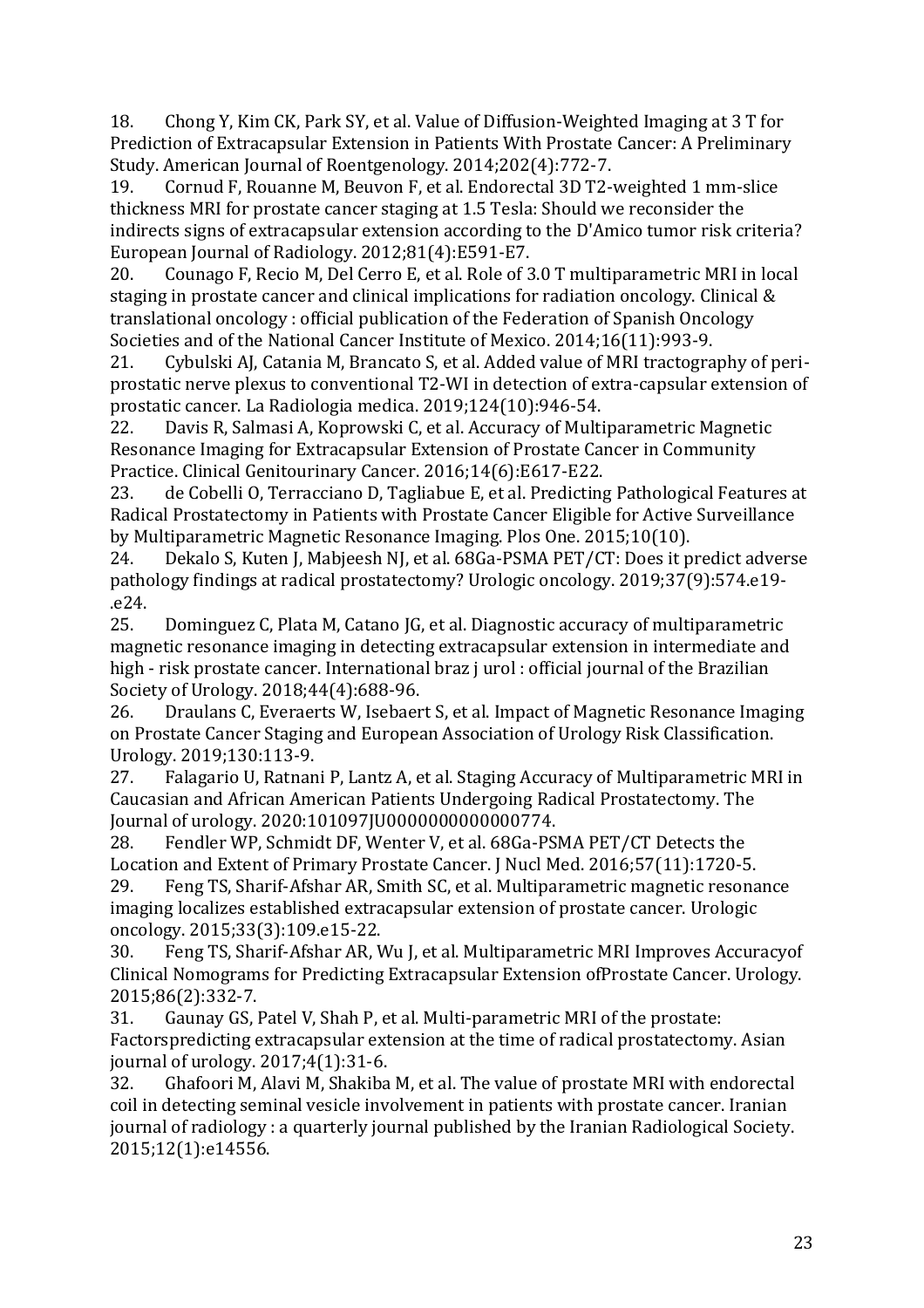33. Grivas N, Hinnen K, de Jong J, et al. Seminal vesicle invasion on multi-parametric magnetic resonance imaging: Correlation with histopathology. European journal of radiology. 2018;98:107-12.

34. Grubmuller B, Baltzer P, Hartenbach S, et al. PSMA Ligand PET/MRI for Primary Prostate Cancer: Staging Performance and Clinical Impact. Clinical cancer research : an official journal of the American Association for Cancer Research. 2018;24(24):6300-7.

35. Gupta M, Choudhury PS, Rawal S, et al. Initial risk stratification and staging in prostate cancer with prostatic-specific membrane antigen positron emission tomography/computed tomography: A first-stop-shop. World journal of nuclear medicine. 2018;17(4):261-9.

36. Gupta RT, Faridi KF, Singh AA, et al. Comparing 3-T multiparametric MRI and the Partin tables to predict organ-confined prostate cancer after radical prostatectomy. Urologic oncology. 2014;32(8):1292-9.

37. Hole KH, Axcrona K, Lie AK, et al. Routine pelvic MRI using phased-array coil for detection of extraprostatic tumour extension: accuracy and clinical significance. European radiology. 2013;23(4):1158-66.

38. Jaderling F, Akre O, Aly M, et al. Preoperative staging using magnetic resonance imaging and risk of positive surgical margins after prostate-cancer surgery. Prostate cancer and prostatic diseases. 2019;22(3):391-8.

39. Jaderling F, Nyberg T, Oberg M, et al. Accuracy in local staging of prostate cancer by adding a three-dimensional T2-weighted sequence with radial reconstructions in magnetic resonance imaging. Acta radiologica open. 2018;7(2):2058460118754607.

40. Jambor I, Kuisma A, Kahkonen E, et al. Prospective evaluation of 18F-FACBC PET/CT and PET/MRI versus multiparametric MRI in intermediate- to high-risk prostate cancer patients (FLUCIPRO trial). European journal of nuclear medicine and molecular imaging. 2018;45(3):355-64.

41. Jansen BHE, Oudshoorn FHK, Tijans AM, et al. Local staging with multiparametric MRI in daily clinical practice: diagnostic accuracy and evaluation of a radiologic learning curve. World journal of urology. 2018;36(9):1409-15.

42. Jeong IG, Lim JH, You D, et al. Incremental Value of Magnetic Resonance Imaging for Clinically High Risk Prostate Cancer in 922 Radical Prostatectomies. Journal of Urology. 2013;190(6):2054-60.

43. Johnston R, Wong L-M, Warren A, et al. The role of 1.5 Tesla magnetic resonance imaging in staging prostate cancer. ANZ journal of surgery. 2013;83(4):234-8.

44. Kam J, Yuminaga Y, Krelle M, et al. Evaluation of the accuracy of multiparametric MRI for predicting prostate cancer pathology and tumour staging in the real world: an multicentre study. BJU international. 2019;124(2):297-301.

45. Kan RWM, Kan CF, Ho LY, et al. Pre-Operative Tumor Localization and Evaluation of Extra-Capsular Extension of Prostate

Cancer: How Misleading Can It Be? Urology Journal. 2014;11(3).

46. Kayat Bittencourt L, Litjens G, Hulsbergen-van de Kaa CA, et al. The European Society of Urogenital Radiology Prostate Imaging Reporting and

Data System Criteria for Predicting Extraprostatic Extension by Using 3-T Multiparametric MR Imaging. Radiology. 2015;276(2):479-89.

47. Kim BS, Kim T-H, Kwon TG, et al. Comparison of pelvic phased-array versus endorectal coil magnetic resonance imaging at 3 Tesla for local staging of prostate cancer. Yonsei medical journal. 2012;53(3):550-6.

48. Kongnyuy M, Sidana A, George AK, et al. Tumor contact with prostate capsule on magnetic resonance imaging: A potential biomarker for staging and prognosis. Urologic oncology. 2017;35(1):30.e1-.e8.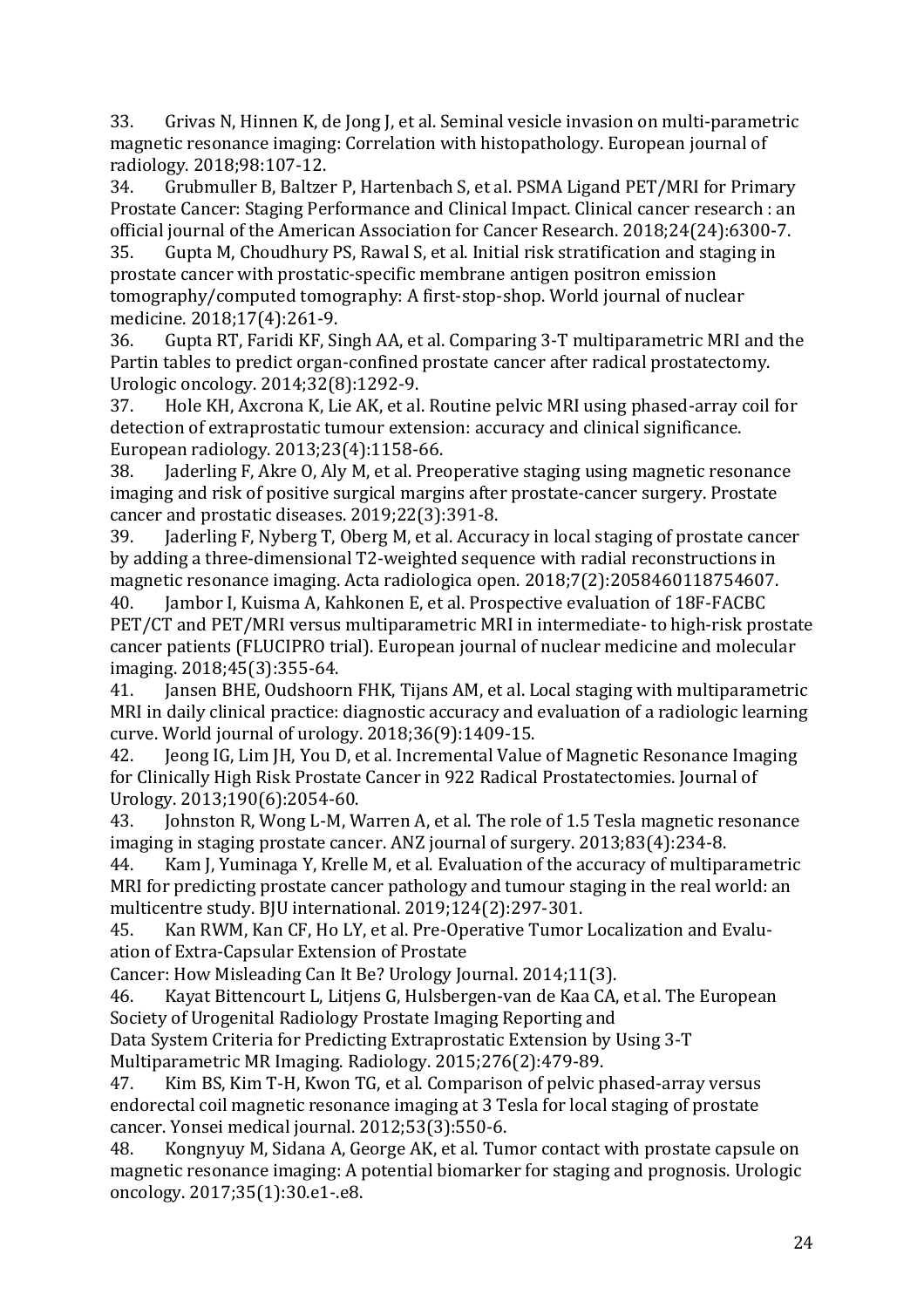49. Kozikowski M, Powroznik J, Malewski W, et al. 3.0-T multiparametric magnetic resonance imaging modifies the template of endoscopic, conventional radical prostatectomy in all cancer risk categories. Archives of Medical Science. 2018;14(6):1387-93.

50. Lawrence EM, Gallagher FA, Barrett T, et al. Preoperative 3-T diffusion-weighted MRI for the qualitative and quantitative assessment of extracapsular extension in patients with intermediate- or high-risk prostate cancer. AJR American journal of roentgenology. 2014;203(3):W280-6.

51. Lebacle C, Roudot-Thoraval F, Moktefi A, et al. Integration of MRI to clinical nomogram for predicting pathological stage before radical prostatectomy. World journal of urology. 2017;35(9):1409-15.

52. Lee H, Kim CK, Park BK, et al. Accuracy of preoperative multiparametric magnetic resonance imaging for prediction of unfavorable pathology in patients with localized prostate cancer undergoing radical prostatectomy. World journal of urology. 2017;35(6):929-34.

53. Lim CS, McInnes MDF, Lim RS, et al. Prognostic value of Prostate Imaging and Data Reporting System (PI-RADS) v. 2 assessment categories 4 and 5 compared to histopathological outcomes after radical prostatectomy. Journal of magnetic resonance imaging : JMRI. 2017;46(1):257-66.

54. Martini A, Cumarasamy S, Gupta A, et al. Clinical implications of prostatic capsular abutment or bulging on multiparametric magnetic resonance imaging. Minerva Urologica E Nefrologica. 2019;71(5):502-7.

55. Martini A, Gupta A, Lewis SC, et al. Development and internal validation of a sidespecific, multiparametric magnetic resonance imaging-based nomogram for the prediction of extracapsular extension of prostate cancer. Bju International. 2018;122(6):1025-33.

56. Matsuoka Y, Ishioka J, Tanaka H, et al. Impact of the Prostate Imaging Reporting and Data System, Version 2, on MRI Diagnosis for Extracapsular Extension of Prostate Cancer. AJR American journal of roentgenology. 2017;209(2):W76-W84.

57. Muehlematter UJ, Burger IA, Becker AS, et al. Diagnostic Accuracy of Multiparametric MRI versus 68Ga-PSMA-11 PET/MRI for Extracapsular Extension and Seminal Vesicle Invasion in Patients with Prostate Cancer. Radiology. 2019;293(2):350- 8.

58. Nandurkar R, van Leeuwen P, Stricker P, et al. 68Ga-HBEDD PSMA-11 PET/CT staging prior to radical prostatectomy in prostate cancer patients: Diagnostic and predictive value for the biochemical response to surgery. The British journal of radiology. 2019;92(1095):20180667.

59. Nepple KG, Rosevear HM, Stolpen AH, et al. Concordance of preoperative prostate endorectal MRI with subsequent prostatectomy specimen in high-risk prostate cancer patients. Urologic oncology. 2013;31(5):601-6.

60. Oon SF, Power SP, Kelly JS, et al. The accuracy of magnetic resonance imaging in prostate cancer staging: a single-institution experience. Irish journal of medical science. 2015;184(2):313-7.

61. Otto J, Thormer G, Seiwerts M, et al. Value of endorectal magnetic resonance imaging at 3T for the local staging of prostate cancer. RoFo : Fortschritte auf dem Gebiete der Rontgenstrahlen und der Nuklearmedizin. 2014;186(8):795-802.

62. Park BH, Jeon HG, Jeong BC, et al. Influence of Magnetic Resonance Imaging in the Decision to Preserve or Resect Neurovascular Bundles at Robotic Assisted Laparoscopic Radical Prostatectomy. Journal of Urology. 2014;192(1):82-8.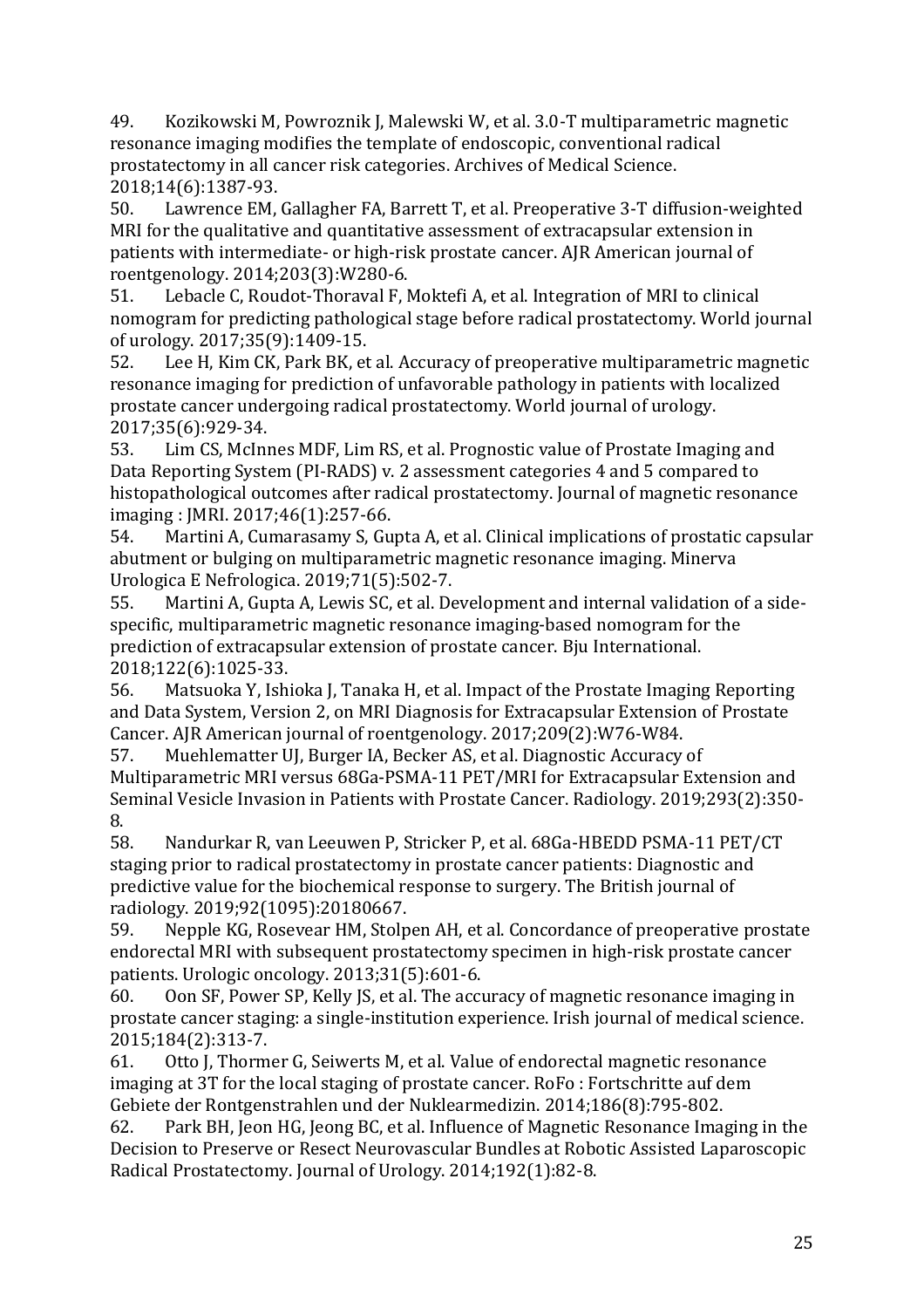63. Pinaquy J-B, De Clermont-Galleran H, Pasticier G, et al. Comparative effectiveness of (18) F -fluorocholine PET-CT and pelvic MRI with diffusion-weighted imaging for staging in patients with high-risk prostate cancer. The Prostate. 2015;75(3):323-31.

64. Porcaro AB, Borsato A, Romano M, et al. Accuracy of preoperative endo-rectal coil magnetic resonance imaging in detecting clinical under-staging of localized prostate cancer. World journal of urology. 2013;31(5):1245-51.

65. Radtke JP, Hadaschik BA, Wolf MB, et al. The impact of Magnetic Resonance Imaging on prediction of extraprostatic extension and prostatectomy outcome in low-, intermediate- and high-risk Prostate Cancer Patients.

Try to find a standard. Journal of endourology. 2015;29(12):1396-405.

66. Raeside M, Low A, Cohen P, et al. Prostate MRI evolution in clinical practice: Audit of tumour detection and staging versus prostatectomy with staged introduction of multiparametric MRI and Prostate Imaging Reporting and Data System v2 reporting. Journal of medical imaging and radiation oncology. 2019;63(4):487-94.

67. Raskolnikov D, George AK, Rais-Bahrami S, et al. The Role of Magnetic Resonance Image Guided Prostate Biopsy in Stratifying Men for Risk of Extracapsular Extension at Radical Prostatectomy. Journal of Urology. 2015;194(1):105-11.

68. Renard-Penna R, Roupret M, Comperat E, et al. Accuracy of high resolution (1.5 tesla) pelvic phased array magnetic resonance imaging (MRI) in staging prostate cancer in candidates for radical prostatectomy: results from a prospective study. Urologic oncology. 2013;31(4):448-54.

69. Roethke M, Kaufmann S, Kniess M, et al. Seminal Vesicle Invasion: Accuracy and Analysis of Infiltration Patterns with High-Spatial Resolution T2-Weighted Sequences on Endorectal Magnetic Resonance Imaging. Urologia internationalis. 2014;92(3):294-9.

70. Roethke MC, Lichy MP, Kniess M, et al. Accuracy of preoperative endorectal MRI in predicting extracapsular extension and influence on neurovascular bundle sparing in radical prostatectomy. World journal of urology. 2013;31(5):1111-6.

71. Rosenkrantz AB, Chandarana H, Gilet A, et al. Prostate cancer: utility of diffusionweighted imaging as a marker of side-specific risk of extracapsular extension. Journal of magnetic resonance imaging : JMRI. 2013;38(2):312-9.

72. Rosenkrantz AB, Shanbhogue AK, Wang A, et al. Length of capsular contact for diagnosing extraprostatic extension on prostate MRI: Assessment at an optimal threshold. Journal of magnetic resonance imaging : JMRI. 2016;43(4):990-7.

73. Rud E, Klotz D, Rennesund K, et al. Preoperative magnetic resonance imaging for detecting uni- and bilateral extraprostatic disease in patients with prostate cancer. World journal of urology. 2015;33(7):1015-21.

74. Ruprecht O, Weisser P, Bodelle B, et al. MRI of the prostate: interobserver agreement compared with histopathologic outcome after radical prostatectomy. European journal of radiology. 2012;81(3):456-60.

75. Sauer M, Weinrich JM, Fraune C, et al. Accuracy of multiparametric MR imaging with PI-RADS V2 assessment in detecting infiltration of the neurovascular bundles prior to prostatectomy. European journal of radiology. 2018;98:187-92.

76. Schieda N, Quon JS, Lim C, et al. Evaluation of the European Society of Urogenital Radiology (ESUR) PI-RADS scoring system for assessment of extra-prostatic extension in prostatic carcinoma. European journal of radiology. 2015;84(10):1843-8.

77. Sharif-Afshar AR, Fen T, Koopman S, et al. Impact of post prostate biopsy hemorrhage on multiparametric magnetic resonance imaging. The Canadian journal of urology. 2015;22(2):7698-702.

78. Somford DM, Hamoen EH, Futterer JJ, et al. The predictive value of endorectal 3 Tesla multiparametric magnetic resonance imaging for extraprostatic extension in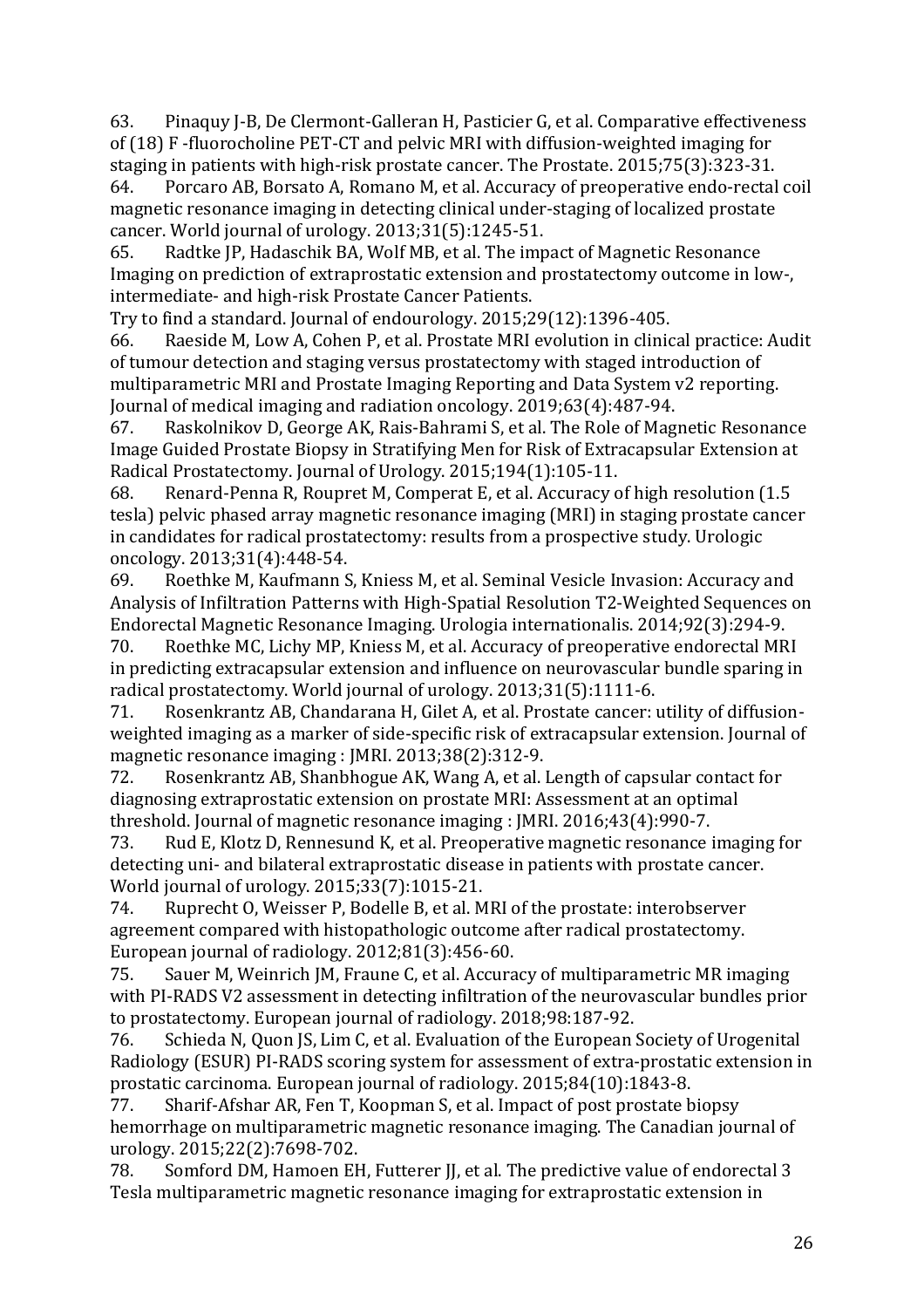patients with low, intermediate and high risk prostate cancer. The Journal of urology. 2013;190(5):1728-34.

79. Tanaka K, Shigemura K, Muramaki M, et al. Efficacy of using three-tesla magnetic resonance imaging diagnosis of capsule invasion for decision-making about neurovascular bundle preservation in robotic-assisted radical prostatectomy. Korean journal of urology. 2013;54(7):437-41.

80. Tay KJ, Gupta RT, Brown AF, et al. Defining the Incremental Utility of Prostate Multiparametric Magnetic Resonance Imaging at Standard and Specialized Read in Predicting Extracapsular Extension of Prostate Cancer. European urology. 2016;70(2):211-3.

81. Thalgott M, Duwel C, Rauscher I, et al. One-Stop-Shop Whole-Body 68Ga-PSMA-11 PET/MRI Compared with Clinical Nomograms for Preoperative T and N Staging of High-Risk Prostate Cancer. Journal of nuclear medicine : official publication, Society of Nuclear Medicine. 2018;59(12):1850-6.

82. Toner L, Papa N, Perera M, et al. Multiparametric magnetic resonance imaging for prostate cancer-a comparative study including radical prostatectomy specimens. World journal of urology. 2017;35(6):935-41.

83. Tsao C-W, Lin M-H, Wu S-T, et al. Combining prostrate-specific antigen and Gleason score increases the diagnostic power of endorectal coil magnetic resonance imaging in prostate cancer pathological stage. Journal of the Chinese Medical Association : JCMA. 2013;76(1):20-4.

84. Van Holsbeeck A, Degroote A, De Wever L, et al. Staging of prostatic carcinoma at 1.5 T MRI: correlation of a simplified MRI exam with whole mount radical prostatectomy specimens. The British journal of radiology. 2016;89.

85. van Leeuwen PJ, Donswijk M, Nandurkar R, et al. Gallium-68-prostate-specific membrane antigen (68 Ga-PSMA) positron emission tomography (PET)/computed tomography (CT) predicts complete biochemical response from radical prostatectomy and lymph node dissection in intermediate- and high-risk prostate cancer. BJU international. 2019;124(1):62-8.

86. von Klot CAJ, Merseburger AS, Boker A, et al. Ga-68-PSMA PET/CT Imaging Predicting Intraprostatic Tumor Extent, Extracapsular Extension and Seminal Vesicle Invasion Prior to Radical Prostatectomy in Patients with Prostate Cancer. Nuclear Medicine and Molecular Imaging. 2017;51(4):314-22.

87. Wang J-G, Huang J, Chin AI. RARP in high-risk prostate cancer: use of multiparametric MRI and nerve sparing techniques. Asian journal of andrology. 2014;16(5):715-9.

88. Wibmer A, Vargas HA, Sosa R, et al. Value of a standardized lexicon for reporting levels of diagnostic certainty in prostate MRI. AJR American journal of roentgenology. 2014;203(6):W651-7.

89. Xylinas E, Yates DR, Renard-Penna R, et al. Role of pelvic phased array magnetic resonance imaging in staging of prostate cancer specifically in patients diagnosed with clinically locally advanced tumours by digital rectal examination. World journal of urology. 2013;31(4):881-6.

90. Yilmaz B, Turkay R, Colakoglu Y, et al. Comparison of preoperative locoregional Ga-68 PSMA-11 PET-CT and mp-MRI results with postoperative histopathology of prostate cancer. The Prostate. 2019;79(9):1007-17.

91. Zanelli E, Giannarini G, Cereser L, et al. Head-to-head comparison between multiparametric MRI, the partin tables, memorial sloan kettering cancer center nomogram, and CAPRA score in predicting extraprostatic cancer in patients undergoing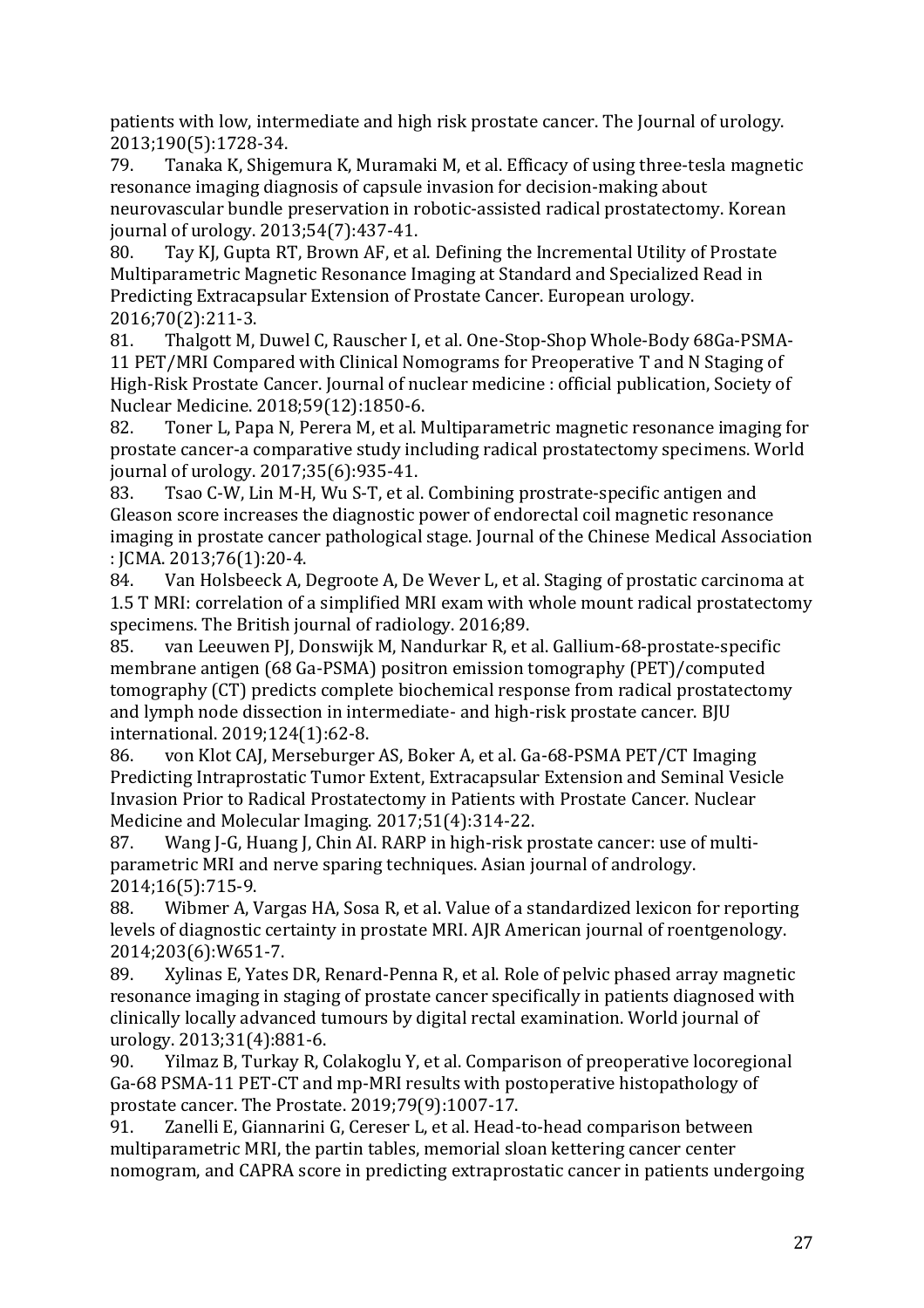radical prostatectomy. Journal of magnetic resonance imaging : JMRI. 2019;50(5):1604- 13.

92. Zapala P, Dybowski B, Bres-Niewada E, et al. Predicting side-specific prostate cancer extracapsular extension: a simple decision rule of PSA, biopsy, and MRI parameters. International urology and nephrology. 2019;51(9):1545-52.

93. Hegde JV, Chen M-H, Mulkern RV, et al. Preoperative 3-Tesla multiparametric endorectal magnetic resonance imaging findings and the odds of upgrading and upstaging at radical prostatectomy in men with clinically localized prostate cancer. International journal of radiation oncology, biology, physics. 2013;85(2):e101-7.

94. Hartenbach M, Hartenbach S, Bechtloff W, et al. Combined PET/MRI improves diagnostic accuracy in patients with prostate cancer: a prospective diagnostic trial. Clinical cancer research : an official journal of the American Association for Cancer Research. 2014;20(12):3244-53.

95. Ohori M, Kattan MW, Koh H, et al. Predicting the presence and side of extracapsular extension: a nomogram for staging prostate cancer. J Urol. 2004;171(5):1844-9; discussion 9.

96. Eifler JB, Feng Z, Lin BM, et al. An updated prostate cancer staging nomogram (Partin tables) based on cases from 2006 to 2011. BJU Int. 2013;111(1):22-9.

97. Sweat SD, Pacelli A, Murphy GP, et al. Prostate-specific membrane antigen expression is greatest in prostate adenocarcinoma and lymph node metastases. Urology. 1998;52(4):637-40.

98. Cytawa W, Seitz AK, Kircher S, et al. 68Ga-PSMA I&T PET/CT for primary staging of prostate cancer. European journal of nuclear medicine and molecular imaging. 2020;47(1):168-77.

99. Budaus L, Leyh-Bannurah S-R, Salomon G, et al. Initial Experience of (68)Ga-PSMA PET/CT Imaging in High-risk Prostate Cancer Patients Prior to Radical Prostatectomy. European urology. 2016;69(3):393-6.

100. Ferraro DA, Muehlematter UJ, Garcia Schuler HI, et al. 68Ga-PSMA-11 PET has the potential to improve patient selection for extended pelvic lymph node dissection in intermediate to high-risk prostate cancer. European journal of nuclear medicine and molecular imaging. 2020;47(1):147-59.

101. Herlemann A, Wenter V, Kretschmer A, et al. 68Ga-PSMA Positron Emission Tomography/Computed Tomography Provides Accurate Staging of Lymph Node Regions Prior to Lymph Node Dissection in Patients with Prostate Cancer. European urology. 2016;70(4):553-7.

102. Kopp J, Kopp D, Bernhardt E, et al. 68Ga-PSMA PET/CT based primary staging and histological correlation after extended pelvic lymph node dissection at radical prostatectomy. World journal of urology. 2020.

103. Obek C, Doganca T, Demirci E, et al. The accuracy of 68Ga-PSMA PET/CT in primary lymph node staging in high-risk prostate cancer. European journal of nuclear medicine and molecular imaging. 2017;44(11):1806-12.

104. Rahman LA, Rutagengwa D, Lin P, et al. High negative predictive value of 68Ga PSMA PET-CT for local lymph node metastases in high risk primary prostate cancer with histopathological correlation. Cancer imaging : the official publication of the International Cancer Imaging Society. 2019;19(1):86.

105. Uprimny C, Kroiss AS, Decristoforo C, et al. 68Ga-PSMA-11 PET/CT in primary staging of prostate cancer: PSA and Gleason score predict the intensity of tracer accumulation in the primary tumour. European journal of nuclear medicine and molecular imaging. 2017;44(6):941-9.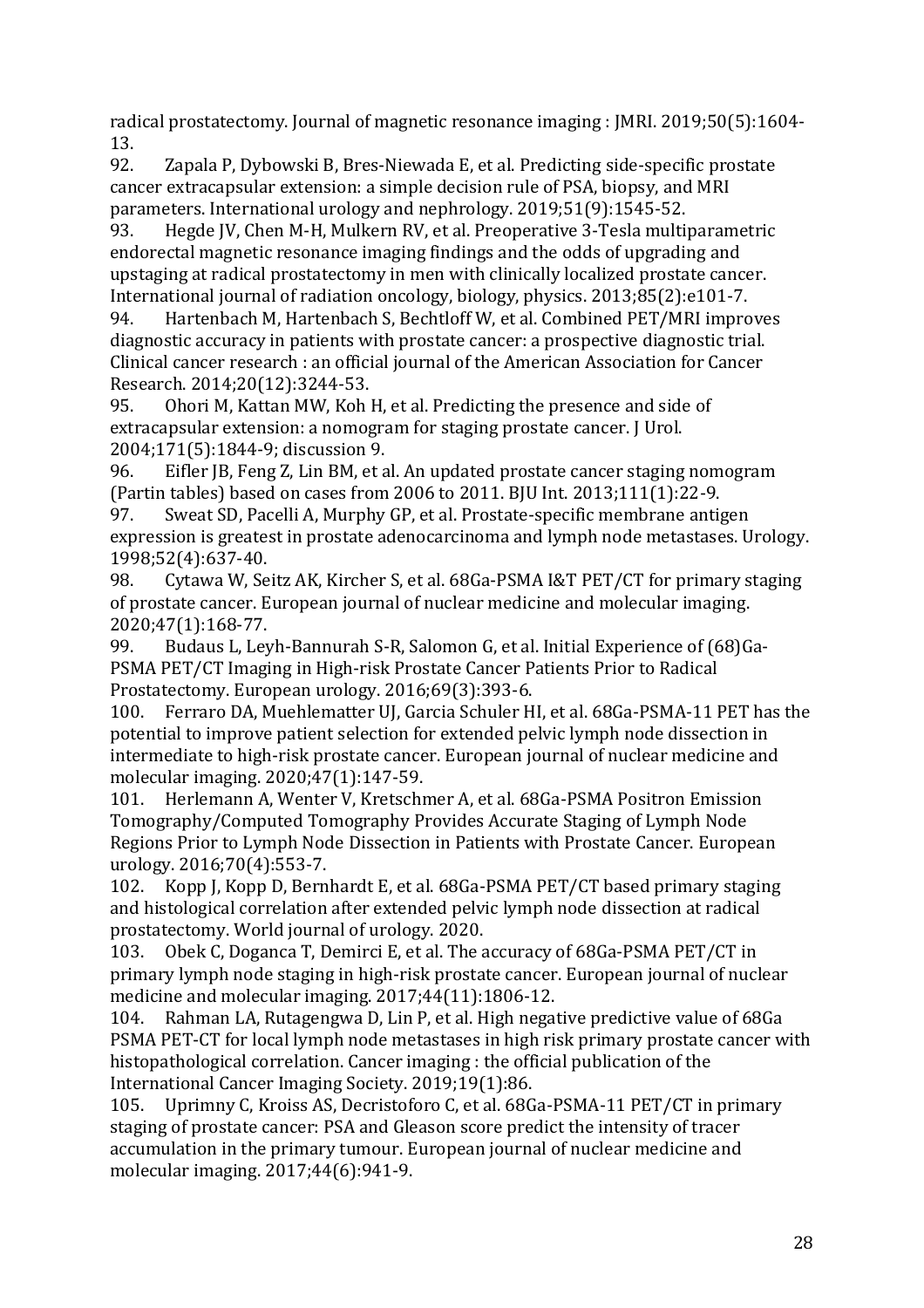106. van Kalmthout LWM, van Melick HHE, Lavalaye J, et al. Prospective Validation of Gallium-68 Prostate Specific Membrane Antigen-Positron Emission

Tomography/Computerized Tomography for Primary Staging of Prostate Cancer. J Urol. 2020;203(3):537-45.

107. van Leeuwen PJ, Emmett L, Ho B, et al. Prospective evaluation of 68Galliumprostate-specific membrane antigen positron emission tomography/computed tomography for preoperative lymph node staging in prostate cancer. BJU international. 2017;119(2):209-15.

108. Yaxley JW, Raveenthiran S, Nouhaud FX, et al. Outcomes of Primary Lymph Node Staging of Intermediate and High Risk Prostate Cancer with Ga-68-PSMA Positron Emission Tomography/Computerized Tomography Compared to Histological Correlation of Pelvic Lymph Node Pathology. Journal of Urology. 2019;201(4):815-20.

109. Gupta M, Choudhury PS, Hazarika D, et al. A Comparative Study of 68Gallium-Prostate Specific Membrane Antigen Positron Emission Tomography-Computed Tomography and Magnetic Resonance Imaging for Lymph Node Staging in High Risk Prostate Cancer Patients: An Initial Experience. World journal of nuclear medicine. 2017;16(3):186-91.

110. Kaufmann S, Kruck S, Gatidis S, et al. Simultaneous whole-body PET/MRI with integrated multiparametric MRI for primary staging of high-risk prostate cancer. World journal of urology. 2020.

111. Kulkarni SC, Sundaram PS, Padma S. In primary lymph nodal staging of patients with high-risk and intermediate-risk prostate cancer, how critical is the role of Gallium-68 prostate-specific membrane antigen positron emission tomography-computed tomography? Nuclear medicine communications. 2020;41(2):139-46.

112. Maurer T, Gschwend JE, Rauscher I, et al. Diagnostic Efficacy of (68)Gallium-PSMA Positron Emission Tomography Compared to Conventional Imaging for Lymph Node Staging of 130 Consecutive Patients with Intermediate to High Risk Prostate Cancer. Journal of Urology. 2016;195(5):1436-42.

113. Petersen LJ, Nielsen JB, Langkilde NC, et al. 68Ga-PSMA PET/CT compared with MRI/CT and diffusion-weighted MRI for primary lymph node staging prior to definitive radiotherapy in prostate cancer: a prospective diagnostic test accuracy study. World journal of urology. 2019.

114. Zhang Q, Zang S, Zhang C, et al. Comparison of 68Ga-PSMA-11 PET-CT with mpMRI for preoperative lymph node staging in patients with intermediate to high-risk prostate cancer. Journal of translational medicine. 2017;15(1):230.

115. Budaus L, Leyh-Bannurah SR, Salomon G, et al. Initial Experience of Ga-68-PSMA PET/CT Imaging in High-risk Prostate Cancer Patients Prior to Radical Prostatectomy. European urology. 2016;69(3):393-6.

116. de Jong IJ, Pruim J, Elsinga PH, et al. Visualization of prostate cancer with 11Ccholine positron emission tomography. European urology. 2002;42(1):18-23.

117. Vag T, Heck MM, Beer AJ, et al. Preoperative lymph node staging in patients with primary prostate cancer: comparison and correlation of quantitative imaging parameters in diffusion-weighted imaging and 11C-choline PET/CT. European radiology. 2014;24(8):1821-6.

118. Van den Bergh L, Lerut E, Haustermans K, et al. Final analysis of a prospective trial on functional imaging for nodal staging in patients with prostate cancer at high risk for lymph node involvement. Urologic oncology. 2015;33(3):109.e23-31.

119. Heck MM, Souvatzoglou M, Retz M, et al. Prospective comparison of computed tomography, diffusion-weighted magnetic resonance imaging and 11C choline positron emission tomography/computed tomography for preoperative lymph node staging in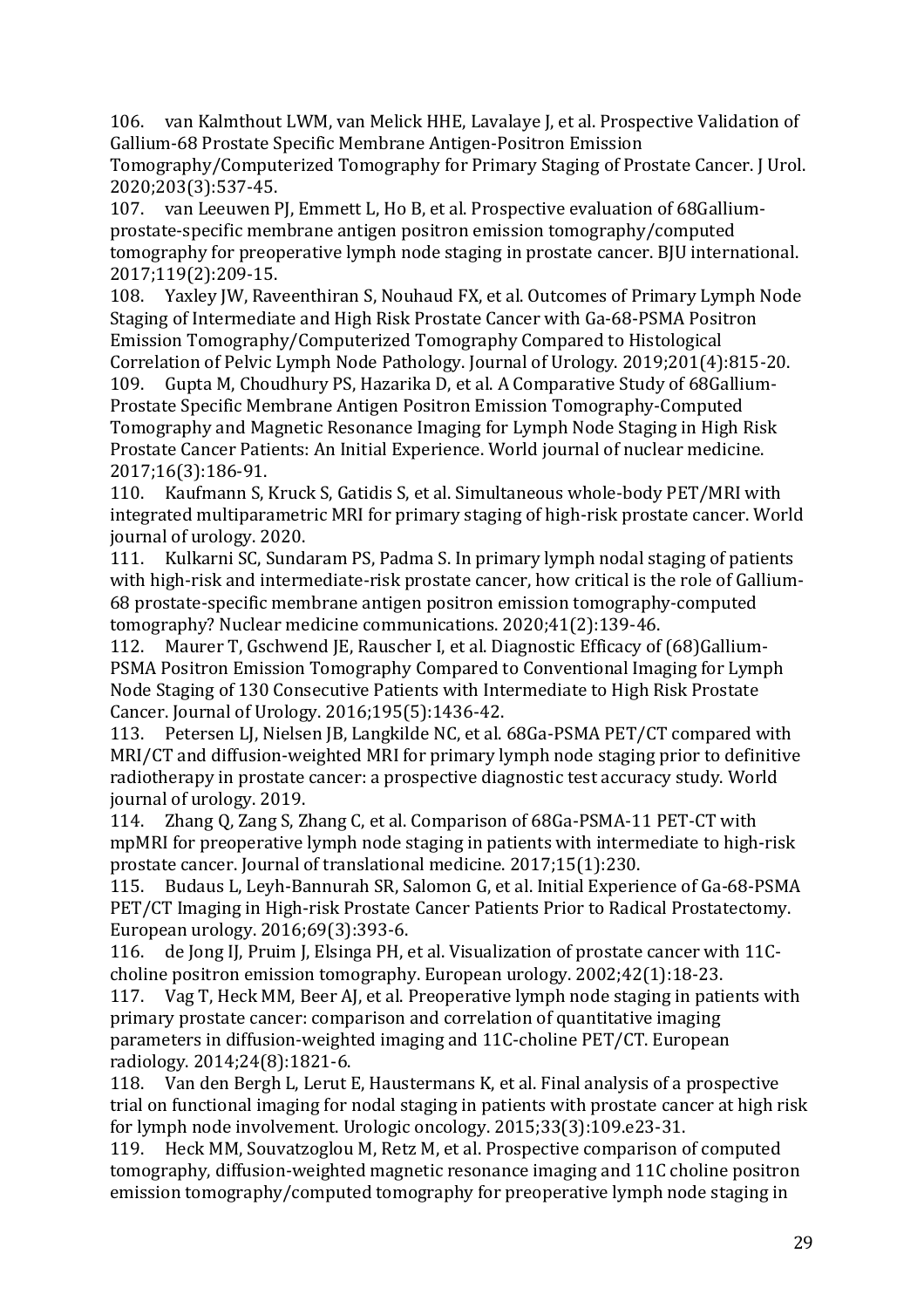prostate cancer patients. European journal of nuclear medicine and molecular imaging. 2014;41(4):694-701.

120. Schiavina R, Bianchi L, Mineo Bianchi F, et al. Preoperative Staging With 11C-Choline PET/CT Is Adequately Accurate in Patients With Very High-Risk Prostate Cancer. Clinical genitourinary cancer. 2018;16(4):305-12.e1.

121. Seltzer MA, Jahan SA, Sparks R, et al. Radiation dose estimates in humans for (11)C-acetate whole-body PET. J Nucl Med. 2004;45(7):1233-6.

122. Daouacher G, von Below C, Gestblom C, et al. Laparoscopic extended pelvic lymph node (LN) dissection as validation of the performance of (11) C -acetate positron emission tomography/computer tomography in the detection of LN metastasis in intermediate- and high-risk prostate cancer. BJU international. 2016;118(1):77-83.

123. Haseebuddin M, Dehdashti F, Siegel BA, et al. 11C-acetate PET/CT before radical prostatectomy: nodal staging and treatment failure prediction. Journal of nuclear medicine : official publication, Society of Nuclear Medicine. 2013;54(5):699-706.

124. Schumacher MC, Radecka E, Hellstrom M, et al. 11C Acetate positron emission tomography-computed tomography imaging of prostate cancer lymph-node metastases correlated with histopathological findings after extended lymphadenectomy. Scandinavian journal of urology. 2015;49(1):35-42.

125. Kjolhede H, Ahlgren G, Almquist H, et al. 18F-fluorocholine PET/CT compared with extended pelvic lymph node dissection in high-risk prostate cancer. World J Urol. 2014;32(4):965-70.

126. Gauvin S, Rompre-Brodeur A, Chausse G, et al. 18F-fluorocholine positron emission tomography-computed tomography (18F-FCH PET/CT) for staging of high-risk prostate cancer patients. Canadian Urological Association journal = Journal de l'Association des urologues du Canada. 2019;13(4):84-91.

127. Mortensen MA, Poulsen MH, Gerke O, et al. F-18-Fluoromethylcholine-positron emission tomography/computed tomography for diagnosing bone and lymph node metastases in patients with intermediate- or high-risk prostate cancer. Prostate International. 2019;7(3):119-23.

128. Poulsen MH, Bouchelouche K, Hoilund-Carlsen PF, et al. 18F fluoromethylcholine (FCH) positron emission tomography/computed tomography (PET/CT) for lymph node staging of prostate cancer: a prospective study of 210 patients. BJU international. 2012;110(11):1666-71.

129. X. FDA Approves 18F-Fluciclovine and 68Ga-DOTATATE Products. J Nucl Med. 2016;57(9).

130. Suzuki H, Jinnouchi S, Kaji Y, et al. Diagnostic performance of 18F-fluciclovine PET/CT for regional lymph node metastases in patients with primary prostate cancer: a multicenter phase II clinical trial. Japanese journal of clinical oncology. 2019;49(9):803- 11.

131. Selnaes KM, Kruger-Stokke B, Elschot M, et al. F-18-Fluciclovine PET/MRI for preoperative lymph node staging in high-risk prostate cancer patients. European Radiology. 2018;28(8):3151-9.

132. Brembilla G, Dell'Oglio P, Stabile A, et al. Preoperative multiparametric MRI of the prostate for the prediction of lymph node metastases in prostate cancer patients treated with extended pelvic lymph node dissection. European radiology. 2018;28(5):1969-76. 133. Shen GH, Liu JD, Jiang X, et al. F-18-FDG PET/CT is still a useful tool in detection of metastatic extent in patients with high risk prostate cancer. International Journal of Clinical and Experimental Medicine. 2018;11(7):6905-13.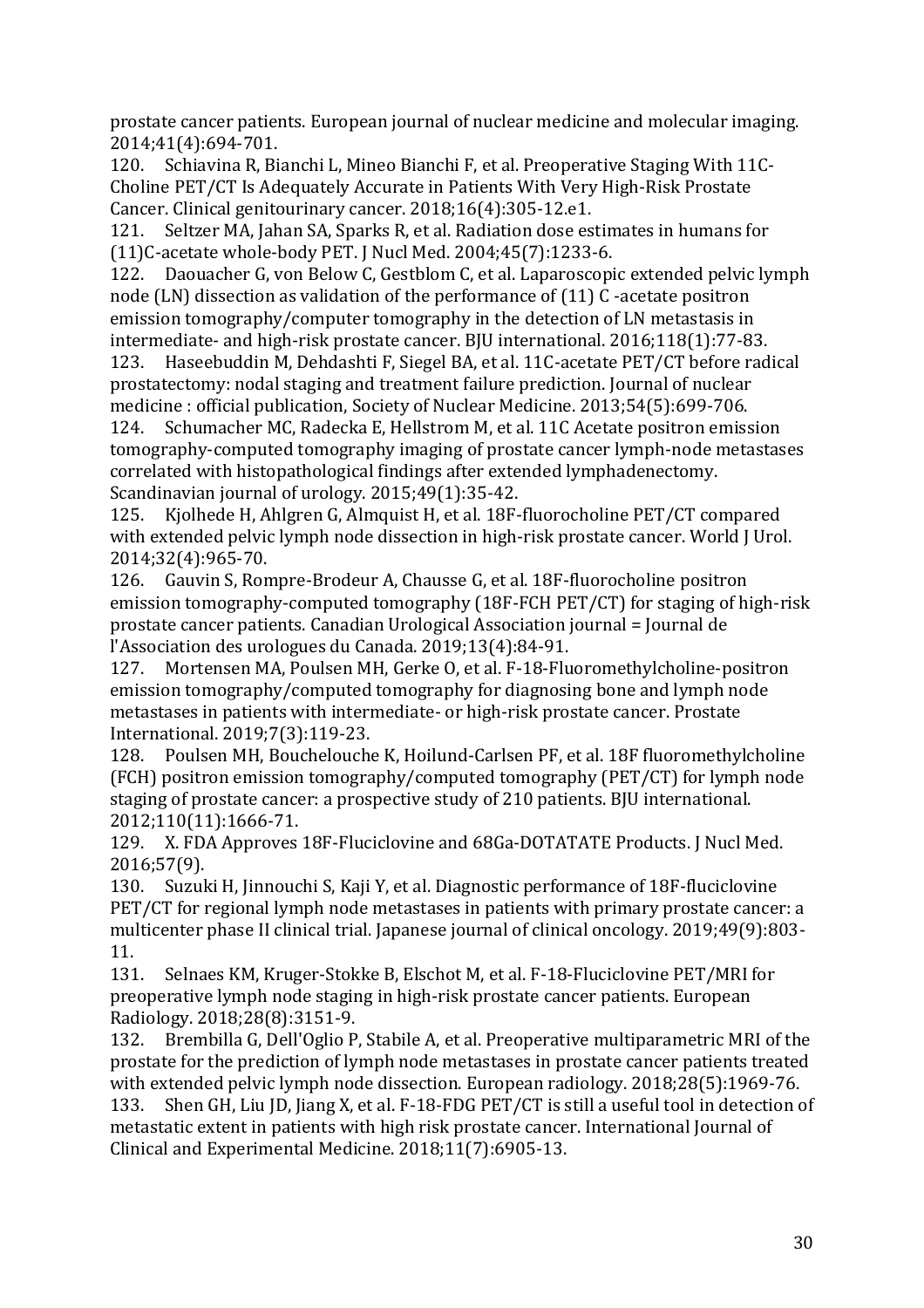134. Vallini V, Ortori S, Boraschi P, et al. Staging of pelvic lymph nodes in patients with prostate cancer: Usefulness of multiple b value SE-EPI diffusion-weighted imaging on a 3.0T MR system. European journal of radiology open. 2016;3:16-21.

135. von Below C, Daouacher G, Wassberg C, et al. Validation of 3 T MRI including diffusion-weighted imaging for nodal staging of newly diagnosed intermediate- and high-risk prostate cancer. Clinical Radiology. 2016;71(4):328-34.

136. Zugor V, Von Brandenstein M, Akbarov I, et al. Preoperative Stating of Pelvic Lymph Nodes in Prostate Cancer Patients via Endorectal Magnetic Resonance Imaging. Anticancer research. 2018;38(3):1763-5.

137. Hofman MS, Lawrentschuk N, Francis RJ, et al. Prostate-specific membrane antigen PET-CT in patients with high-risk prostate cancer before curative-intent surgery or radiotherapy (proPSMA): a prospective, randomised, multicentre study. The Lancet. 2020;395(10231):1208-16.

138. Hirmas N, Al-Ibraheem A, Herrmann K, et al. 68Ga PSMA PET/CT Improves Initial Staging and Management Plan of Patients with High-Risk Prostate Cancer. Molecular imaging and biology. 2019;21(3):574-81.

139. Janssen J-C, MeiSsner S, Woythal N, et al. Comparison of hybrid 68Ga-PSMA-PET/CT and 99mTc-DPD-SPECT/CT for the detection of bone metastases in prostate cancer patients: Additional value of morphologic information from low dose CT. European radiology. 2018;28(2):610-9.

140. Lengana T, Lawal IO, Boshomane TG, et al. 68Ga-PSMA PET/CT Replacing Bone Scan in the Initial Staging of Skeletal Metastasis in Prostate Cancer: A Fait Accompli? Clinical genitourinary cancer. 2018;16(5):392-401.

141. Pyka T, Okamoto S, Dahlbender M, et al. Comparison of bone scintigraphy and (68)Ga-PSMA PET for skeletal staging in prostate cancer. Eur J Nucl Med Mol Imaging. 2016;43(12):2114-21.

142. Dyrberg E, Hendel HW, Huynh THV, et al. 68Ga-PSMA-PET/CT in comparison with 18F-fluoride-PET/CT and whole-body MRI for the detection of bone metastases in patients with prostate cancer: a prospective diagnostic accuracy study. European radiology. 2019;29(3):1221-30.

143. Araz M, Aras G, Kucuk ON. The role of 18F-NaF PET/CT in metastatic bone disease. J Bone Oncol. 2015;4(3):92-7.

144. Fonager RF, Zacho HD, Langkilde NC, et al. Diagnostic test accuracy study of F-18 sodium fluoride PET/CT, Tc-99m-labelled diphosphonate SPECT/CT, and planar bone scintigraphy for diagnosis of bone metastases in newly diagnosed, high-risk prostate cancer. American Journal of Nuclear Medicine and Molecular Imaging. 2017;7(5):218- 27.

145. Mosavi F, Johansson S, Sandberg DT, et al. Whole-body diffusion-weighted MRI compared with (18)F-NaF PET/CT for detection of bone metastases in patients with high-risk prostate carcinoma. AJR American journal of roentgenology. 2012;199(5):1114-20.

146. Wondergem M, van der Zant FM, Knol RJJ, et al. Tc-99m-HDP bone scintigraphy and F-18-sodiumfluoride PET/CT in primary staging of patients with prostate cancer. World Journal of Urology. 2018;36(1):27-34.

147. Zacho HD, Fonager RF, Nielsen JB, et al. Observer Agreement and Accuracy of 18F-Sodium Fluoride PET/CT in the Diagnosis of Bone Metastases in Prostate Cancer. Journal of nuclear medicine : official publication, Society of Nuclear Medicine. 2020;61(3):344-9.

148. Poulsen MH, Petersen H, Hoilund-Carlsen PF, et al. Spine metastases in prostate cancer: comparison of technetium-99m-MDP whole-body bone scintigraphy, (18) F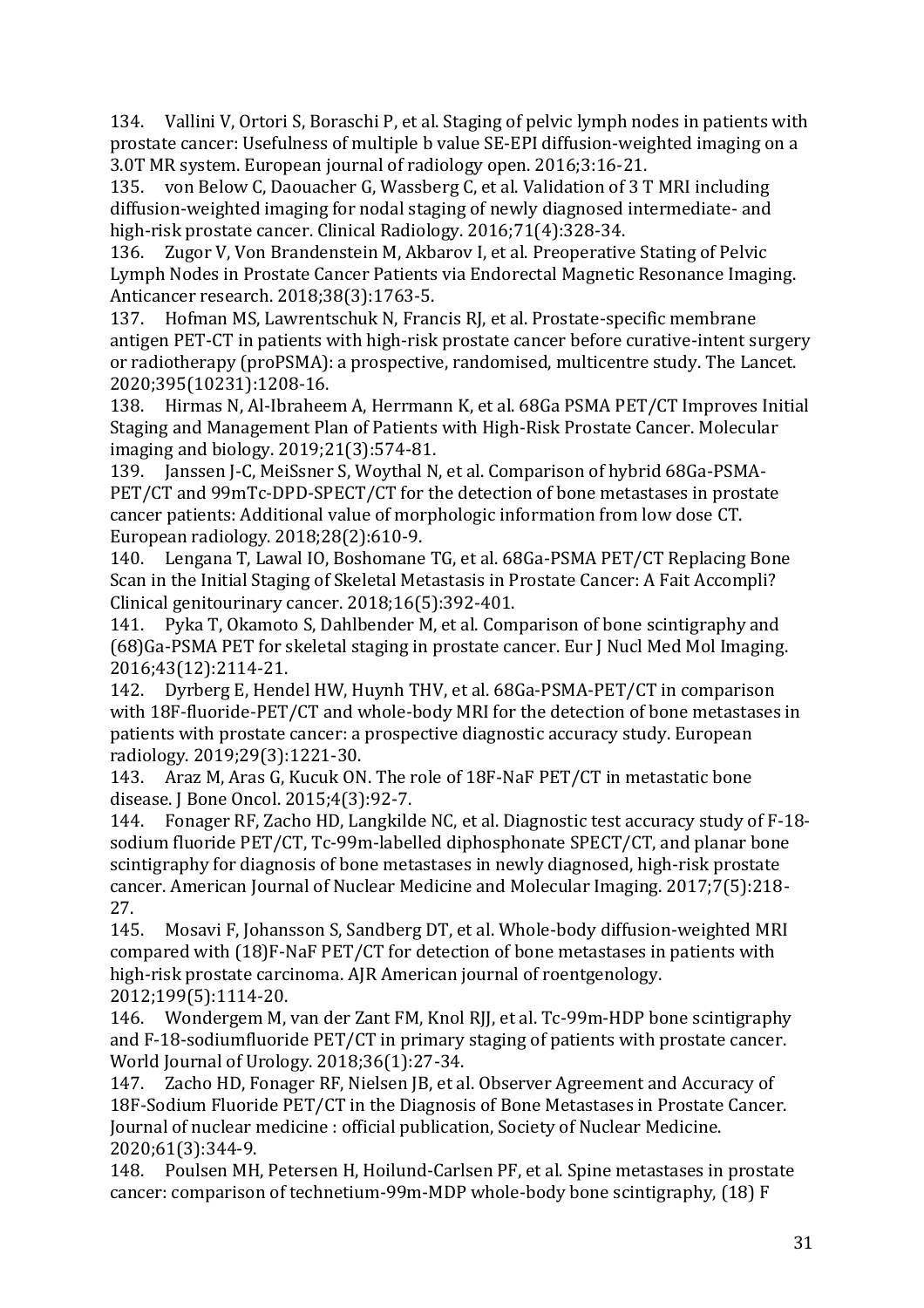choline positron emission tomography(PET)/computed tomography (CT) and (18) F NaF PET/CT. BJU international. 2014;114(6):818-23.

149. Metser U, Berlin A, Halankar J, et al. 18F-Fluorocholine PET Whole-Body MRI in the Staging of High-Risk Prostate Cancer. AJR American journal of roentgenology. 2018;210(3):635-40.

150. Evangelista L, Cimitan M, Zattoni F, et al. Comparison between conventional imaging (abdominal-pelvic computed tomography and bone scan) and (18)F choline positron emission tomography/computed tomography imaging for the initial staging of patients with intermediate- tohigh-risk prostate cancer: A retrospective analysis. Scandinavian journal of urology. 2015;49(5):345-53.

151. Johnston EW, Latifoltojar A, Sidhu HS, et al. Multiparametric whole-body 3.0-T MRI in newly diagnosed intermediate- and high-risk prostate cancer: diagnostic accuracy and interobserver agreement for nodal and metastatic staging. European radiology. 2019;29(6):3159-69.

152. Strandberg S, Karlsson CT, Ogren M, et al. 11C-Acetate-PET/CT Compared to 99mTc-HDP Bone Scintigraphy in Primary Staging of High-risk Prostate Cancer. Anticancer research. 2016;36(12):6475-9.

153. Yi C, Yu D, Shi X, et al. The combination of 13N-ammonia and 18F-FDG wholebody PET/CT on the same day for diagnosis of advanced prostate cancer. Nuclear medicine communications. 2016;37(3):239-46.

154. Pasoglou V, Larbi A, Collette L, et al. One-step TNM staging of high-risk prostate cancer using magnetic resonance imaging (MRI): toward an upfront simplified "all-inone" imaging approach? The Prostate. 2014;74(5):469-77.

155. Pasoglou V, Michoux N, Peeters F, et al. Whole-Body 3D T1-weighted MR Imaging in Patients with Prostate Cancer: Feasibility and Evaluation in Screening for Metastatic Disease. Radiology. 2015;275(1):155-66.

156. Eyrich NW, Tosoian JJ, Drobish J, et al. Do patients who undergo multiparametric MRI for prostate cancer benefit from additional staging imaging? Results from a statewide collaborative. Urologic oncology. 2020.

157. Vargas HA, Schor-Bardach R, Long N, et al. Prostate cancer bone metastases on staging prostate MRI: prevalence and clinical features associated with their diagnosis. Abdominal radiology (New York). 2017;42(1):271-7.

158. Woo S, Kim SY, Kim SH, et al. JOURNAL CLUB: Identification of Bone Metastasis With Routine Prostate MRI: A Study of Patients With Newly Diagnosed Prostate Cancer. AJR American journal of roentgenology. 2016;206(6):1156-63.

159. Heesakkers RA, Hovels AM, Jager GJ, et al. MRI with a lymph-node-specific contrast agent as an alternative to CT scan and lymph-node dissection in patients with prostate cancer: a prospective multicohort study. The Lancet Oncology. 2008;9(9):850- 6.

160. Woo S, Kim SY, Kim SH, et al. Identification of Bone Metastasis With Routine Prostate MRI: A Study of Patients With Newly Diagnosed Prostate Cancer. American Journal of Roentgenology. 2016;206(6):1156-62.